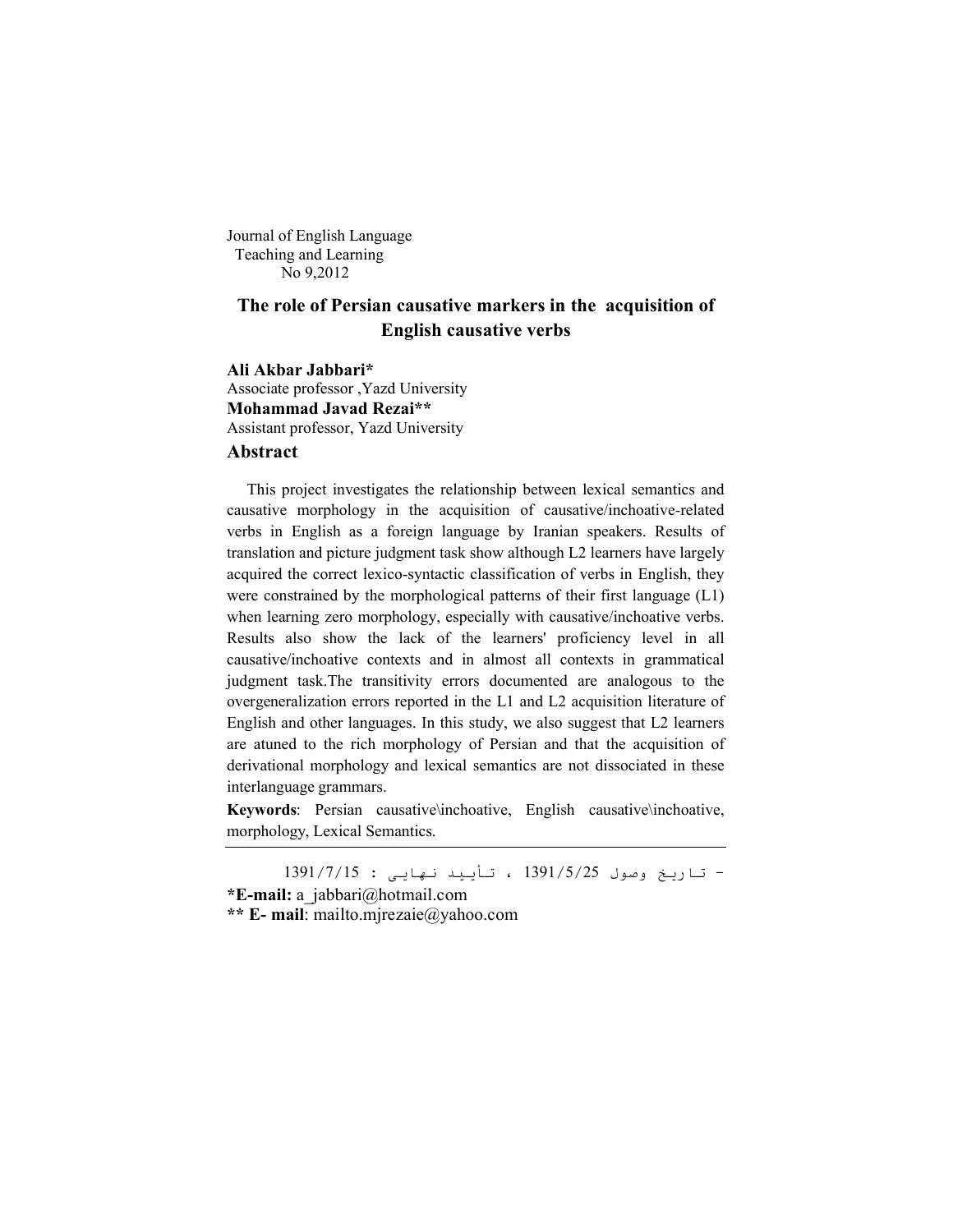#### **1. Introduction**

 The theory of UG has led to important theoretical and empirical advances in both L1 and L2 acquisition. Much research on L2 acquisition in the 1980s explored whether or not L2 grammars are subject to the constraints imposed by UG on L1 grammars. Among others, there are mainly two opposing views with regard to the "UGaccessibility" problem. For the proponents of a UG-based L2 model, similar to L1 learners, L2 learners also make use of UG-based knowledge in acquiring a second language (e.g. Hawkins, et al 2006;Flynn 1987; Schwartz 1991, 1992; Thomas 1993; White 1985, 1989, 1990/91). For others, (adult) L2 acquisition is fundamentally different from L1 acquisition and is mediated by general problemsolving strategies, but these strategies are not necessarily linguisticspecific (e.g. Bley-Vroman 1989, 1990; Clashen&Muysken 1986; Schachter 1990).

What is important, however, is that no matter what theoretical position L2 researchers adopt, there are certain facts on which they all agree. Perhaps it is uncontroversial to assume that some of the processes which characterize L1 acquisition may not apply to L2 in the same way, as L2 learners have previous instantiations of another language and might tend to transfer abstract properties of their L1 to the L2. Moreover, with respect to the issue of ultimate attainment, it is generally assumed that while L1 learners reach a perfect mastery of their language, (adult) L2 learners do not. In other words, unlike L1 acquisition, the end result of L2 acquisition is rarely native-like.

Although much work within principle and parameter framework has focused on adult L2 acquisition, several studies have examined the acquisition of English by child learners (e.g. Hilles 1986, Hilles 1991; Lakshmanan 1994, Lakshmanan 1993/94; Lakshmanan&Selinker 1994).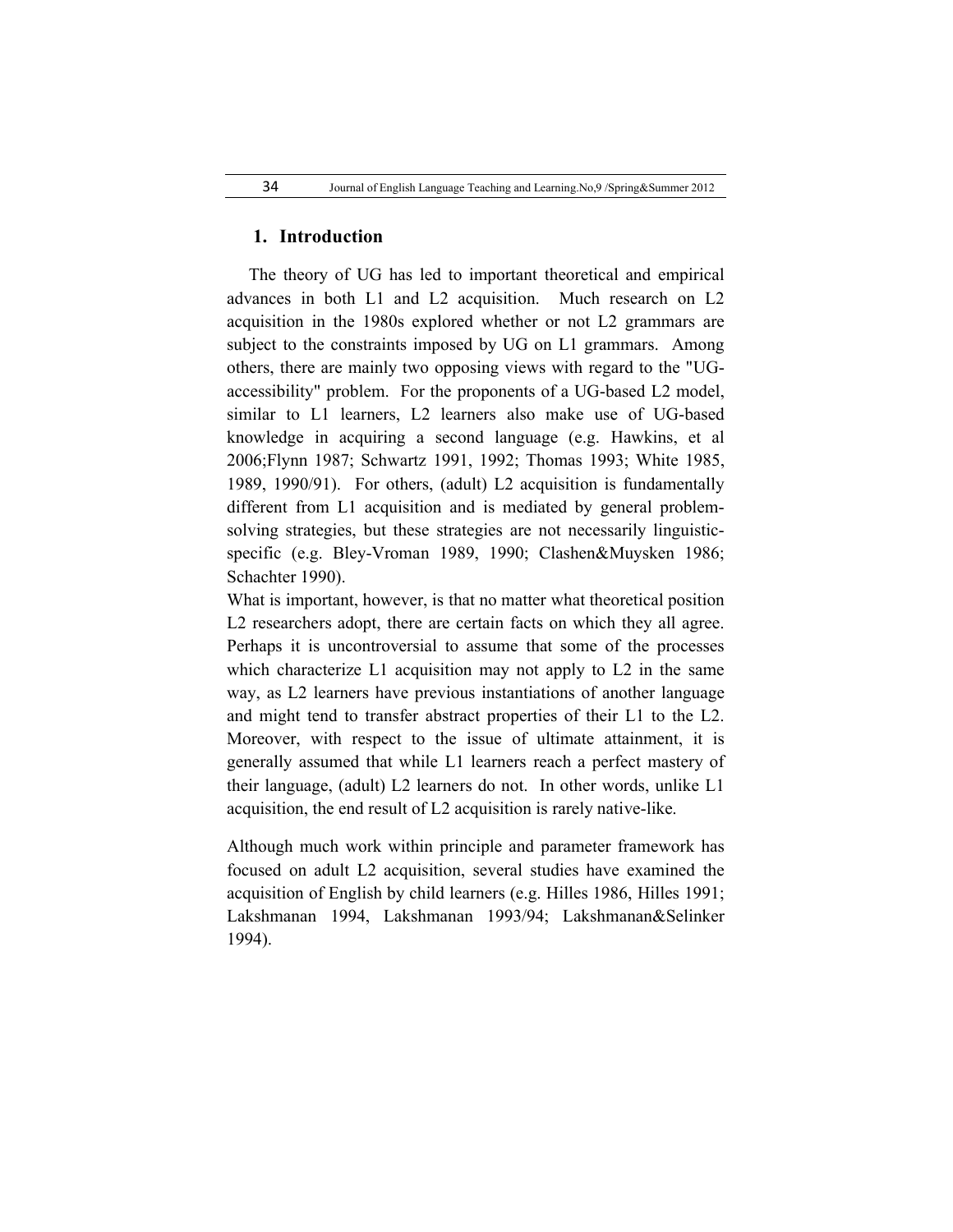The L2 acquisition of causative/inchoative has attracted some researches within the framework of generative grammar (Juffs, 1996; White et al., 1999 among others). This has been not only due the overall interest related to ongoing development of lexicon theories but also because of the fact that the acquisition of lexical items a very complex knowledge about lexical items contrary to what some structuralists thought (Bloomfield, 1933).

In this project, we focus on the L2 acquisition of the English causative/inchoative alternation in Persian L1 by Iranian EFL. In Persian causative/inchoative alternation is marked overtly with causative morphology and zero morphology with inchoative verbs. This project investigates whether overt morphology with causative in Persian facilitates English lexicon zero morphology or inchoative Persian zero morphology supports the acquisition of English inchoative contexts.

The general question guiding this study is whether causative morphology in Persian helps Persian learners of English to acquire English causative/inchoative verb classes. More specifically, we investigate (i) the role of the native language in the acquisition of change-of-state verbs that enter a causative/inchoative relationship and (ii) whether L1 and L2 acquisition show similar developmental paths in the acquisition and potential overgeneralization of this relationship, as existing studies appear to indicate. In this study, we show that although L2 learners are successful at figuring out the correct lexico-syntactic representation changing morphology of change-of-state verbs in English, some learners may still accept morphological errors with these verbs that can be traced back to their respective L1s. Because causative morphology is explicitly marked with causative verbs in Persian, these errors indicate that L2 learners rely on the lexico-syntactic representation of change-of-state verbs ([*x*  CAUSE [*y* BECOME *predicate*]]).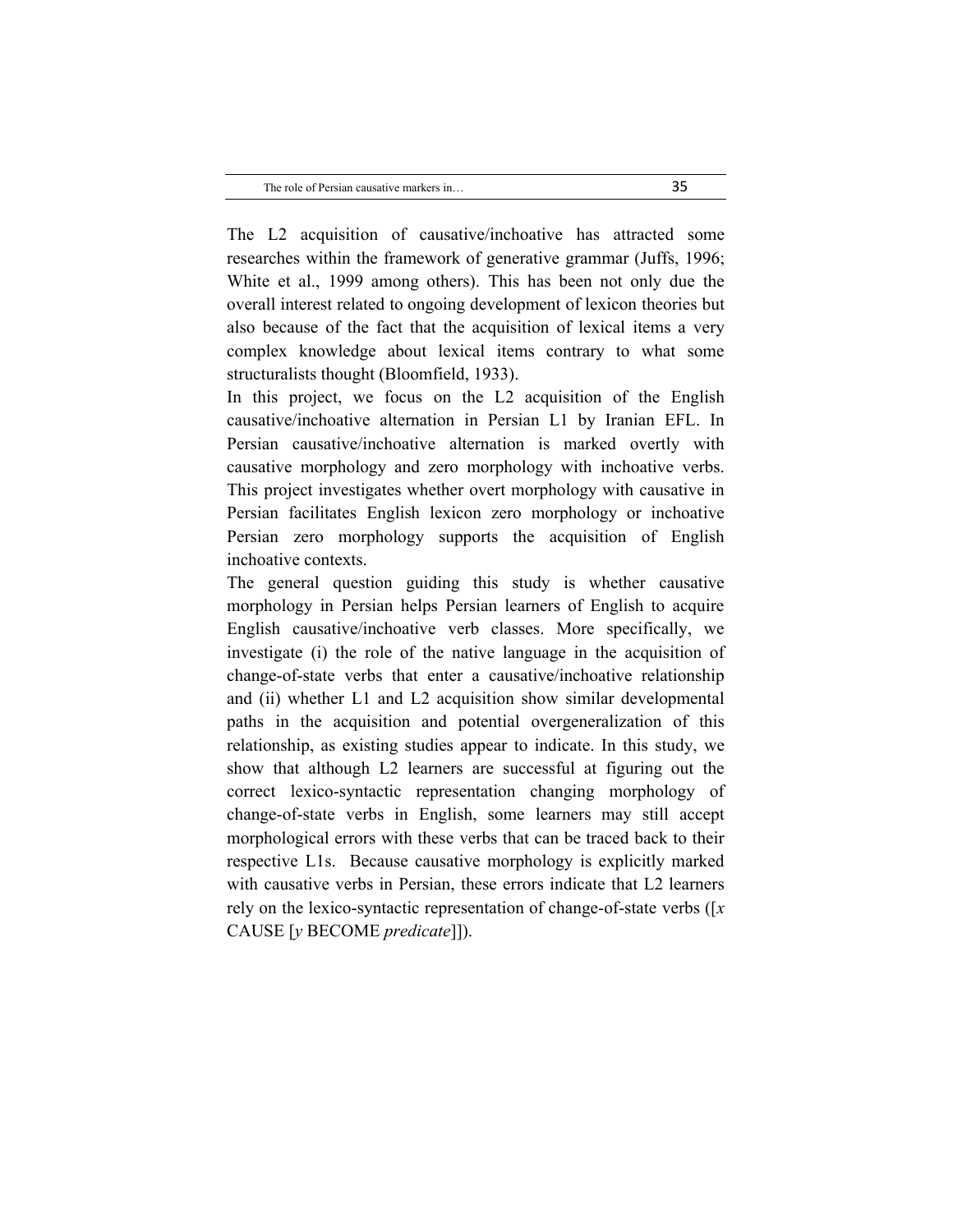In this study, we show although Iranian learners of English are successful at acquiring the causative/inchoative alternation in English, the role of the proficiency groups of the learners is almost lacking between the lower intermediate, upper intermediate and advanced groups. That is, whether some of the learners accept the constructions such as passive voice instead of active inchoative in the translation task or the misjudgment of peripheral causative instead of inchoative construction.

### **2.Research Hypotheses**

- 1. EFL Iranians are less accurate in both causative non-psych and causative psych verbs than inchoative non-psych and inchoative psych verbs because causative verbs are morphological marked in Persian while inchoative ones are not.
- 2. EFL Iranians are more accurate in both Labile causative psych/non-psych than causative psych/non-psych because Labile psych and Labile non-psych verbs like their English counterparts are morphologically zero.
- 3. EFL Iranians are less accurate in both equipollent causative psych/non-psych verbs and Inchoative causative psych/nonpsych because in Persian both equipollent causative and equipollent inchoative verbs are morphologically marked while they are morphologically zero in English. That is, in Persian causative equipollents are marked with 'kardan' "do" while the inchoatives are marked with 'sodan' "become".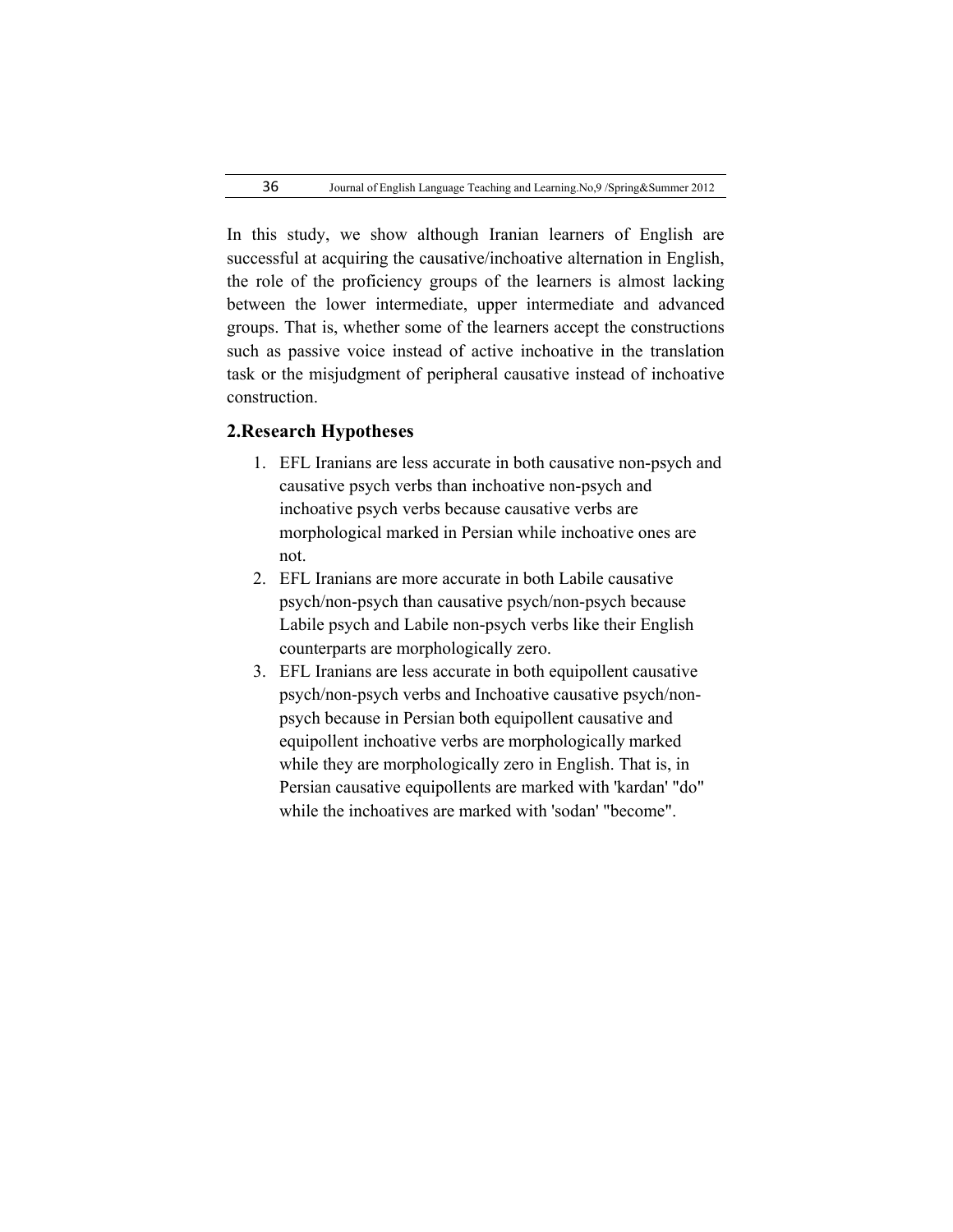## **3. Causative/inchoative in English & Persian 3.1 Causative/inchoative in English**

 It is well established in the linguistic literature on theoretical morphology that lexical entries of verbs contain information about argument structure; that is, what thematic roles (Agent, Theme, Goal, Experiencer, etc.) a particular verb subcategorizes for (Williams, 1981; Di Sciullo& Williams, 1987). Following a compositional approach to semantics and syntax, primitives of meaning like Dowty's (1979) CAUSE, BECOME, and BE predicates have been viewed as combining with each other and contributing compositionally to different lexical–aspectual meanings of verbs. It has also been proposed that the argument structure of verbs can better be expressed in terms of aspectual structure: the Agent is the argument of a CAUSE predicate, the Theme is the argument of a BECOME or BE predicate, and so on. For example, the lexical entry of the single word *break* will contain something like:

(1) a.(X (CAUSE (BECOME (Y broken)))

(1) b. John broke the vase.

 The verb 'break' can alternate in two forms: a transitive form with an agent and theme causative (1a  $\&$  b) and an intransitive form (the inchoative  $(2a \& b)$ ) with the argument which underwent change, the theme NP, in subject position:

- (2) a.(Y(BECOME ( broken))
- (2) b. The vase broke.

#### **3.2 Causative/inchoative in Persian**

 Persian is an SOV language. The way the Persian language expresses the relationship between causative and inchoative verbs distinguishes three main morphological patterns: causative, 'nondirectional' alternation of 'labile', equipollent and suppletive types. The suffix morpheme (-an) is attached to the stem of some verbs of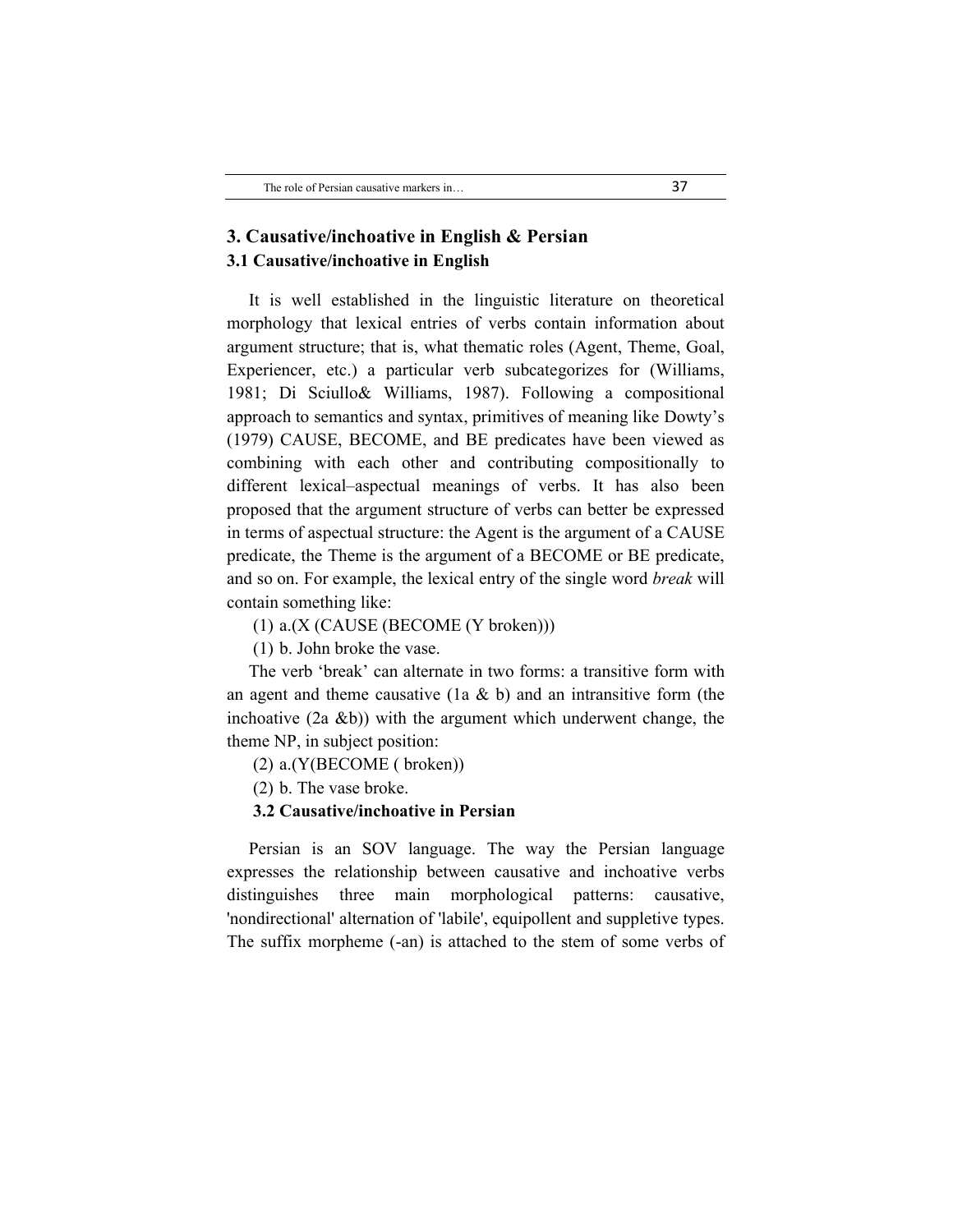change of state and psych verbs to change inchoative into causative verbs. Concerning nondirectional alternation, there are some Persian verbs that they do not alternate between causative and inchoative. That is, they are labile. Moreover, some verbs may be called suppletive equipollent. They are actually light verbs. They include an adjective or noun which provides the conceptual interpretation of verbs plus 'Šodan' (become) forming compound verbs indicating inchoative and 'kardan' (do) indicating causative. Finally, suppletive verbs have different verb roots. What we conclude is that Persian causative and suppletive equipollent verbs alternate morphosyntatically.

# **3.2.1Argument Structure of Causatives/non-Causative Psychverbs in Persian**

 Most causative psychological verbs in Persian are formed by a Pre-Verbal (PV) adjective and *kardan* 'to make' to form compound psychverbs. The difference between causatives formed by causative – *a:n(i)d-an* added to the present stem of simple verbs and by using the auxiliary 'kardan' 'to make' to adjectives on one hand and noncausative non-psychological verbs formed by PV and *kardan* 'to do' on the other hand is crucial to identify the constraints of psychological verb classes. These verbs are called suppletive equipollent.

(3) Negaran kardan (Lit: DO worry+ Make) 'to worry'

(4)Foutkardan (Lit: death + TO DO) 'to die'

(5) a. kardan 'to make'[AS $\langle x, \rangle$ ]

b. kardan 'to do'  $[AS < >]$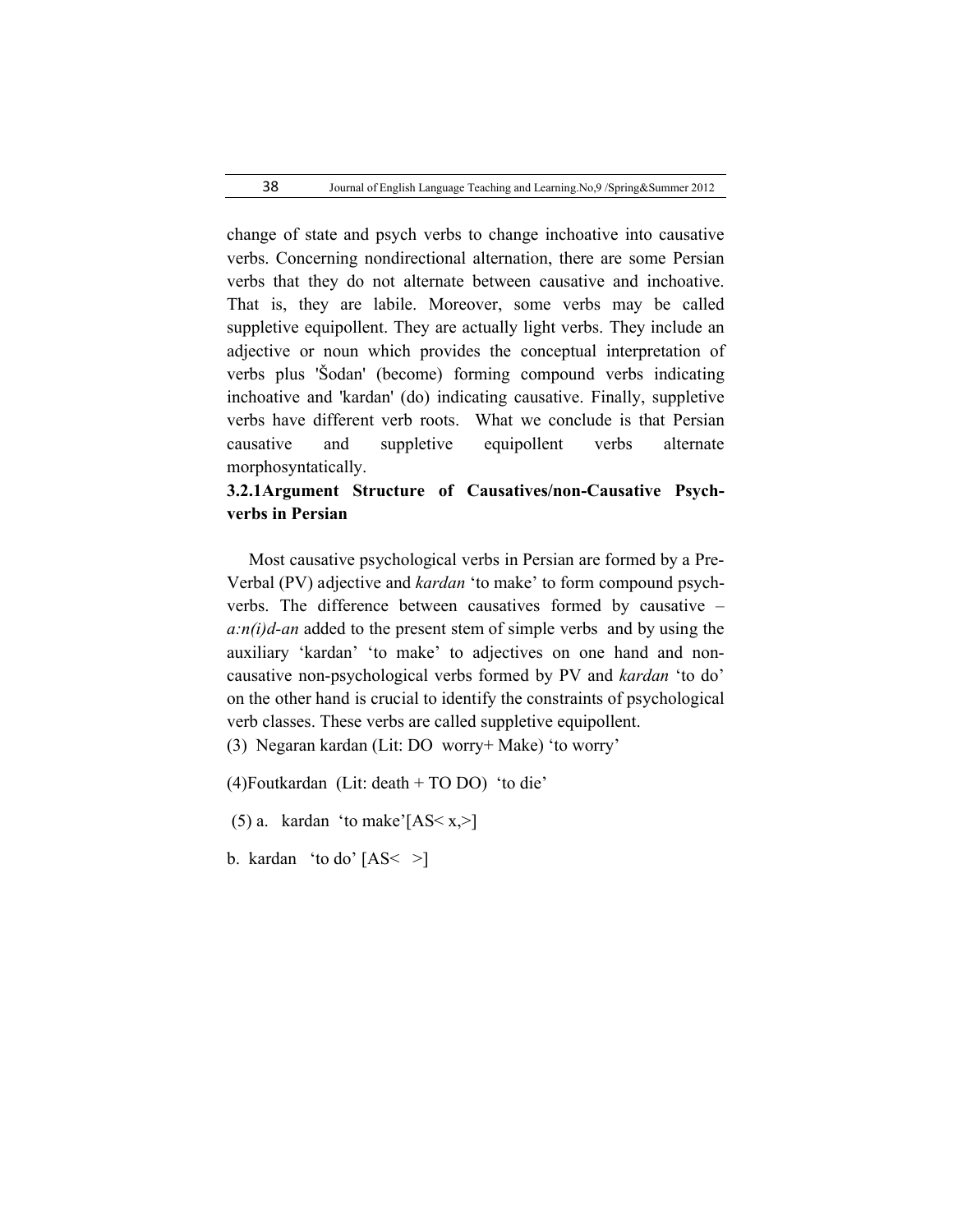#### **3.2.1.1 Subject Nominals**

 A test to make a distinction between simple and complex causative psych-verb, and Light Verb (LV) is subject nominals. The agentive morpheme *–ande* '-er' is added to the stem of simple causative psychverbs form subject nominals, while the LV *kardan*'to do' and causative psych-verb with *kardan* 'to make' cannot be subject to this operation.

(6) simple causative:

atarsa:ndan 'to frighten' tars (Stem)+ande--- >tarsa:nande 'one who frightens'

(7) causative psych-verb with *kardan* kardan 'to make' \*kon (Stem)+ande --->?konande 'causer'

(8) LV:

kardan 'to do' \*kon (Stem)+ande --->?konande 'doer'

*kardan*in both (7) and (8) seem odd and incomplete, while the simple causative verb with this morpheme is grammatical. Only full predicate can undergo this morphological process with LV and causative psychverb with *kardan* 'to make':

(9) PV + Causative Psych-Verb with *kardan* 'to make'

motanafer + kardan + ande ---> motanafer konande 'one who disgust

 $(10)$  PV + LV:

emza: + kardan + ande ---> emza konande 'signer'

signiture + to  $d\sigma$  + -er --->signiture doer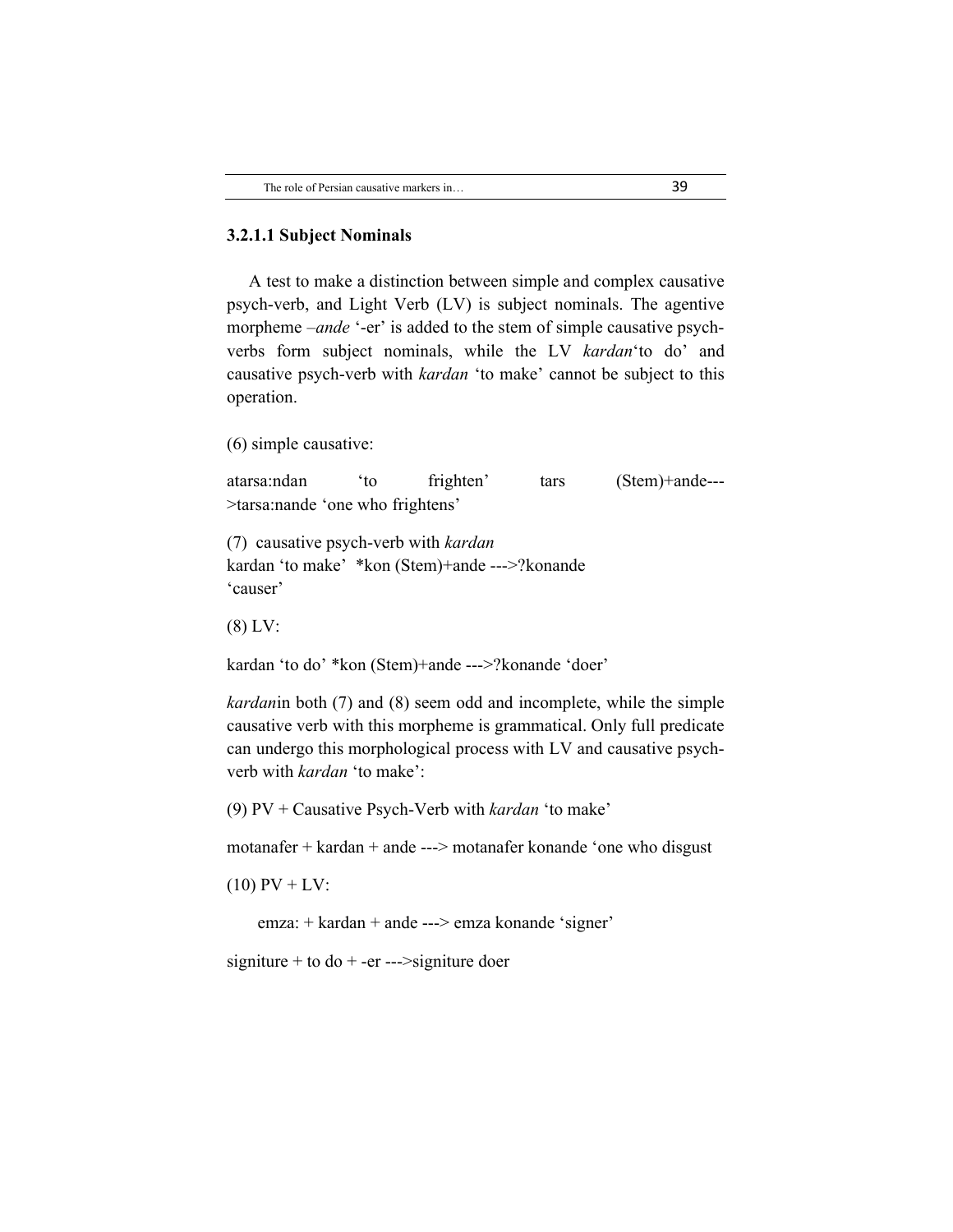The aim of our study is to investigate whether the Persian learners of English whose L1 causative/inchoative alternation is morphosyntactically instantiated or not. In other words, do the learners' background language variations in the instantiation of causative

morphology have any effect on English L2 causative acquisition?

 We collected our data crosslinguistically from two groups of intermediate and advanced levels of Iranian speaking of Persian. We did two tasks: picture judgment task and translation task. We found the picture judgment task first-language-constrained variability in the second-language acquisition of argument-structure-changing morphology with causative verbs" interesting.

## **4. Method 4.1 Participants**

 The number of participants taking part in the current study was 59 all of whom were students of English literature and TEFL at undergraduate and graduate level at the University of Yazd, Iran. None of the subjects had any experience living in an English speaking country. The subjects' bio data is presented in Table 1.

|                           | N. | Age       | Age  | <b>OQPT</b> |
|---------------------------|----|-----------|------|-------------|
|                           |    | range     | mean | range       |
| <b>Lower Intermediate</b> | 24 | 18-25     | 21   | 28-36       |
| <b>Upper Intermediate</b> | 25 | 18-27     | 22   | 39-46       |
| <b>Advanced</b>           | 10 | $21 - 28$ | 23.5 | 48-59       |

 **Table1.***Participants' information*

 In order to determine the subjects' proficiency level, they were asked to complete the Oxford Quick Placement Test (OQPT) (2001) which is a timed test and should be completed in 30 minutes. The test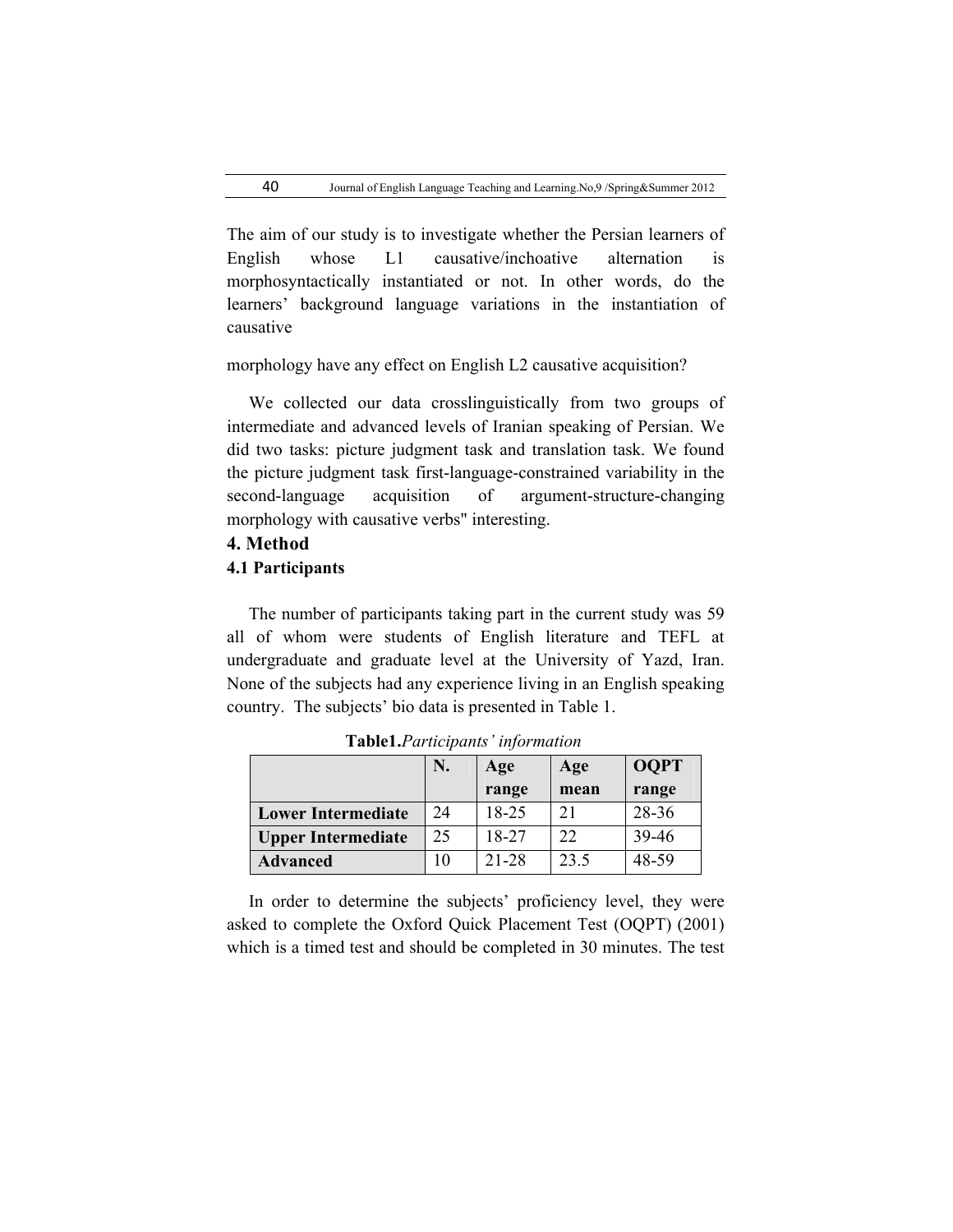consists of 60 items of vocabulary, grammar and cloze test. Based on the instructions given by the test organizers, the subjects who scored between 28 up to 36 were placed at the lower intermediate proficiency level. Those who scored between 39 up to 46 were placed at the upper intermediate level. Additionally, those whose score was within the range of 48 and 59 were categorized as the advanced proficiency level. The current study offers the results of the subjects' performance at all three proficiency levels.

### **4.2 Instruments**

 Two tasks were designed for the current study. The first task was a picture judgment task in which the subjects were required to express their judgment as to the acceptability of a given sentence on the basis of the given picture. The test included 30 pairs of sentences. Each pair compared the normal structure with the periphrastic one. Different contexts were tested in the task. Table 2 tabulates the different contexts along with the relevant tokens and examples.

|                | Type of Context                       | Tokens                 | Example                         |
|----------------|---------------------------------------|------------------------|---------------------------------|
|                | Causative non-psych verbs             | Burn, boil, fry, run   | Franco burned the letter.       |
| $\overline{2}$ | Inchoative non-psych verbs            | Burn, boil, fry, run   | The letter burned.              |
|                | Causative psych verbs                 | Frighten, annoy        | The lion frightened the hunter. |
| 4              | Inchoative psych verbs                | Frighten, annoy        | The hunter was frightened.      |
|                | Labile transitive verbs               | Break, cook, cut       | The thief broke the window.     |
| 6              | Labile inchoative verbs               | Break, cook, cut       | The window broke                |
|                | Equipollent transitive non-psychverbs | Open, melt, sink, fire | Tom opened the door.            |
| 8              | Equipollent inchoative non-psychverbs | Open, melt, sink, fire | The door opened.                |
| 9              | Equipollent transitive psych verbs    | Surprise, tire         | Mary surprised Tom.             |
| 10             | Equipollent inchoative psych verbs    | Surprise, tire         | John was surprised.             |

**Table 2 .***Distribution of types and tokens in the Picture Judgment Task*

 The second task was a translation task in which the subjects were required to provide an English translation for 15 pairs of sentence.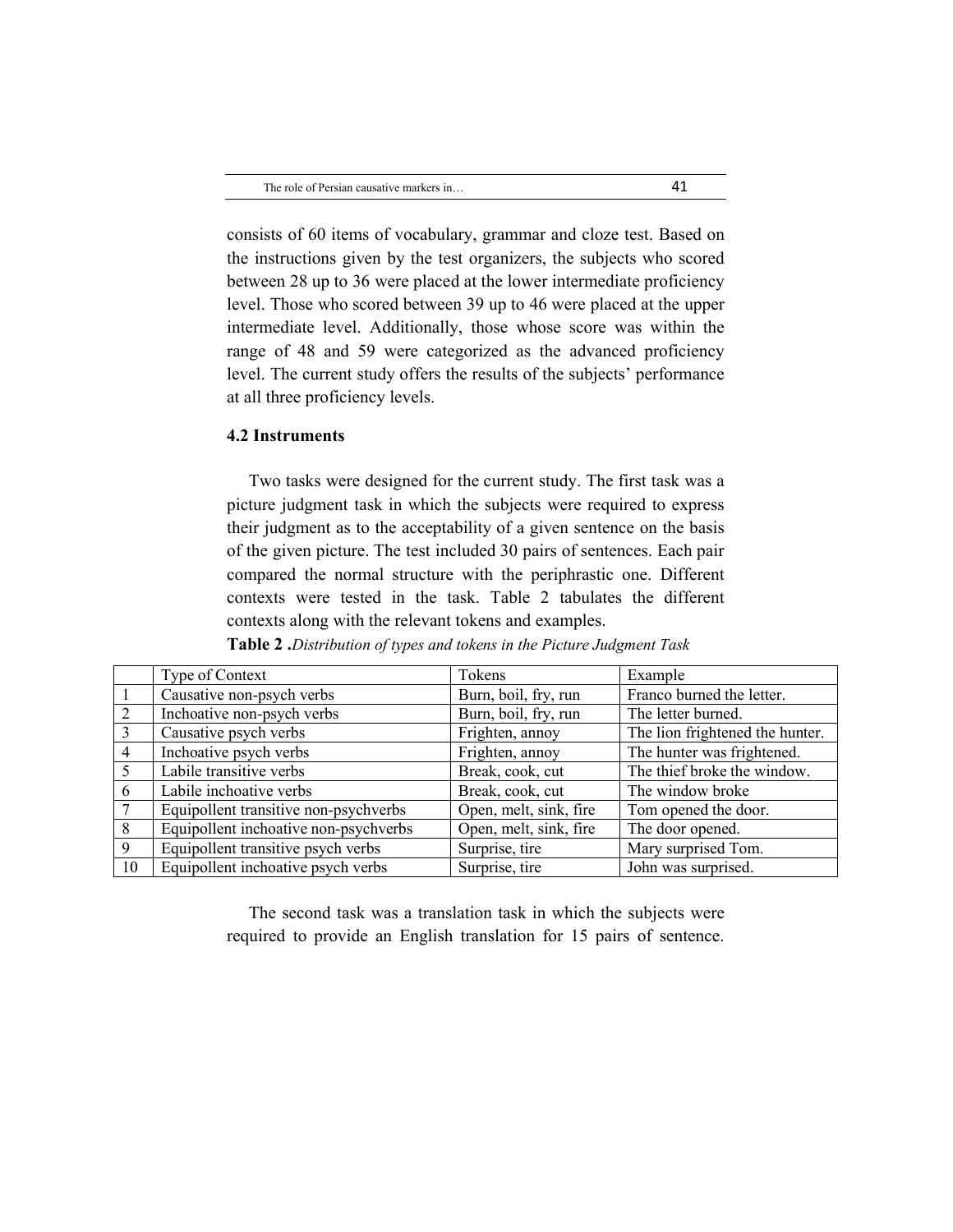Each pair assessed the relevant context in both transitive and inchoative case.

#### **4.3 Procedures**

 Following the classification of the subjects into three proficiency groups, they completed the two tasks of picture judgment and translation.

 In the picture judgment task, the subjects were presented with a picture in one of the above-mentioned context. Next to the pictures, there was a pair of sentences in the normal and periphrastic context. The subjects were required to judge the acceptability of the sentences using a Likert scale ranging from -3 to 3. An example is provided below where the subjects assess the degree of the acceptability of the sentences in terms of the given picture.

(11) a. The thief broke the window.  $-3$   $-2$   $-1$  0 1 2 3. b. The thief made the window break.\*  $-3$   $-2$   $-1$  0 1 2 3. The participants were instructed to read each pair of sentences task and select the appropriate point in the scale. Written instructions for the completion of the task were given and once each participant had read the instructions the researcher then asked each of them if they had clearly understood what they were being asked to do. The subjects were asked to put a circle around their preferred number. They were asked not to take too long in deciding which point should be selected in the scale.The task was not timed and the average amount of time to complete the task was 15 minutes.

 The second task was a translation task where the subjects translated 15 pairs of sentences from Persian into English. No periphrastic items were included; however, the subjects could use the periphrastic patterns instead of the normal ones in their translations. All of the contexts in the previous task, i.e. picture judgment task, were used in this part. The key verbs in the sentences were presented in parentheses so as to make sure the subjects are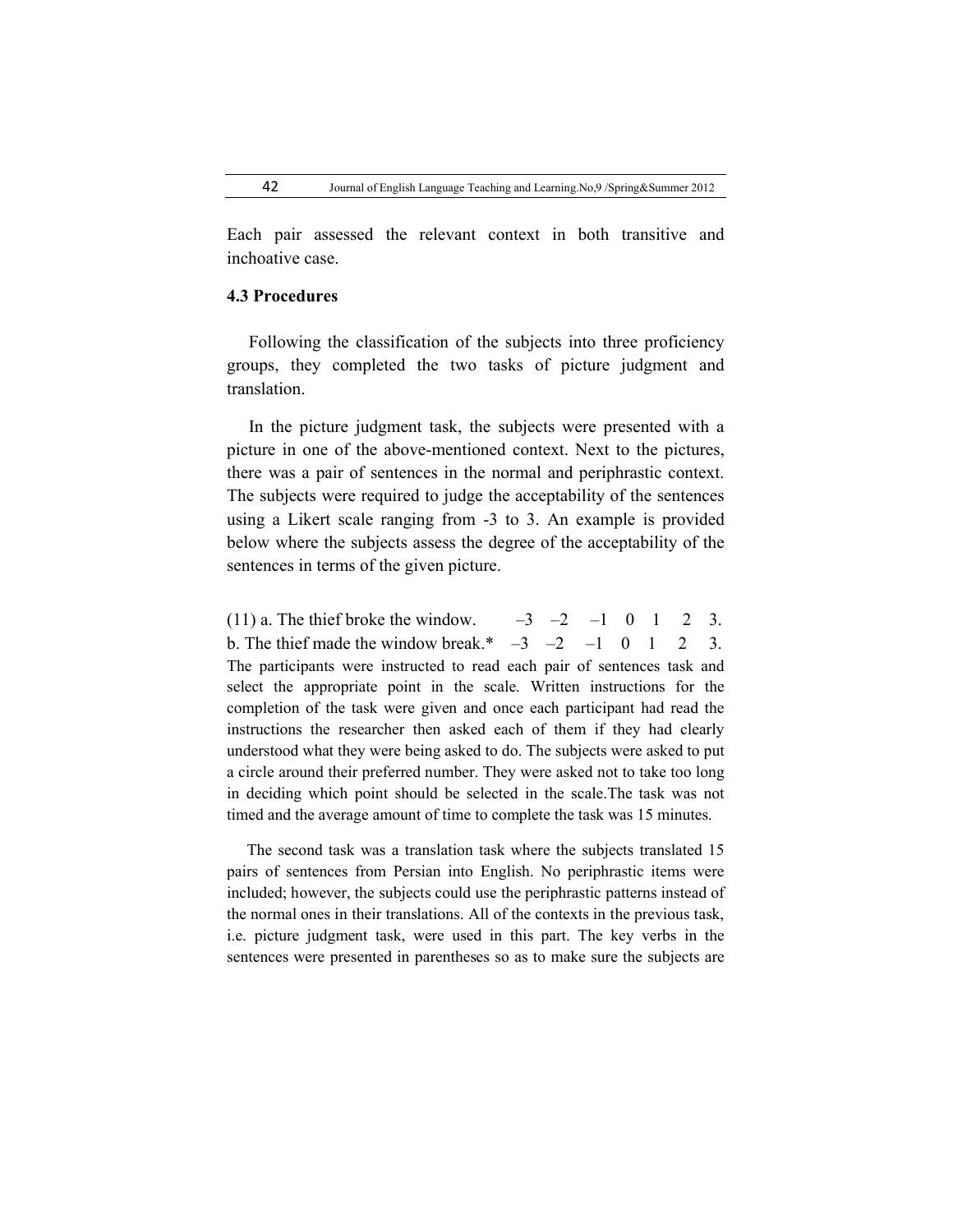using the intended verbs. The subjects were asked to write their responses next to the Persian sentences. The translation task was not a timed task and the participants could complete the task in an average of 15 minutes.

#### **4.4 Data Analysis**

 The variables investigated in the current study included a between subject factor, namely proficiency with three levels of low intermediate, high intermediate and advanced. The context was considered as a within-subject factor as all the learners went through each context.

Having collected the intended data, the researchers entered the raw data into the SPSS software (version 16). The positive points in the scale were collapsed into the value 1 whereas the negative points were collapsed into 0 for statistical purposes. The mean performance of the subjects in different proficiency levels were then calculated to serve as the basis for inferential statistics.

 The data in the translation task were coded into SPSS as 1 or 0 corresponding to the correct and incorrect translations. The data were partially recoded to find out the distribution of different responses in the translation task. For instance, for the inchoative context, the subjects had different ways of rendering such structures including transitive and periphrastic construction.

 The data in the study were analysed using the inferential statistics of mixed between-within subjects ANOVA. The post-hoc comparison of the results was carried out using Bonferoni adjustment. First, the results of the translation task will be presented along with the distribution of the subjects' preferences in rendering causative constructions into English. Then, the results obtained from the picture judgment task will be analyzed across different contexts as well as proficiency.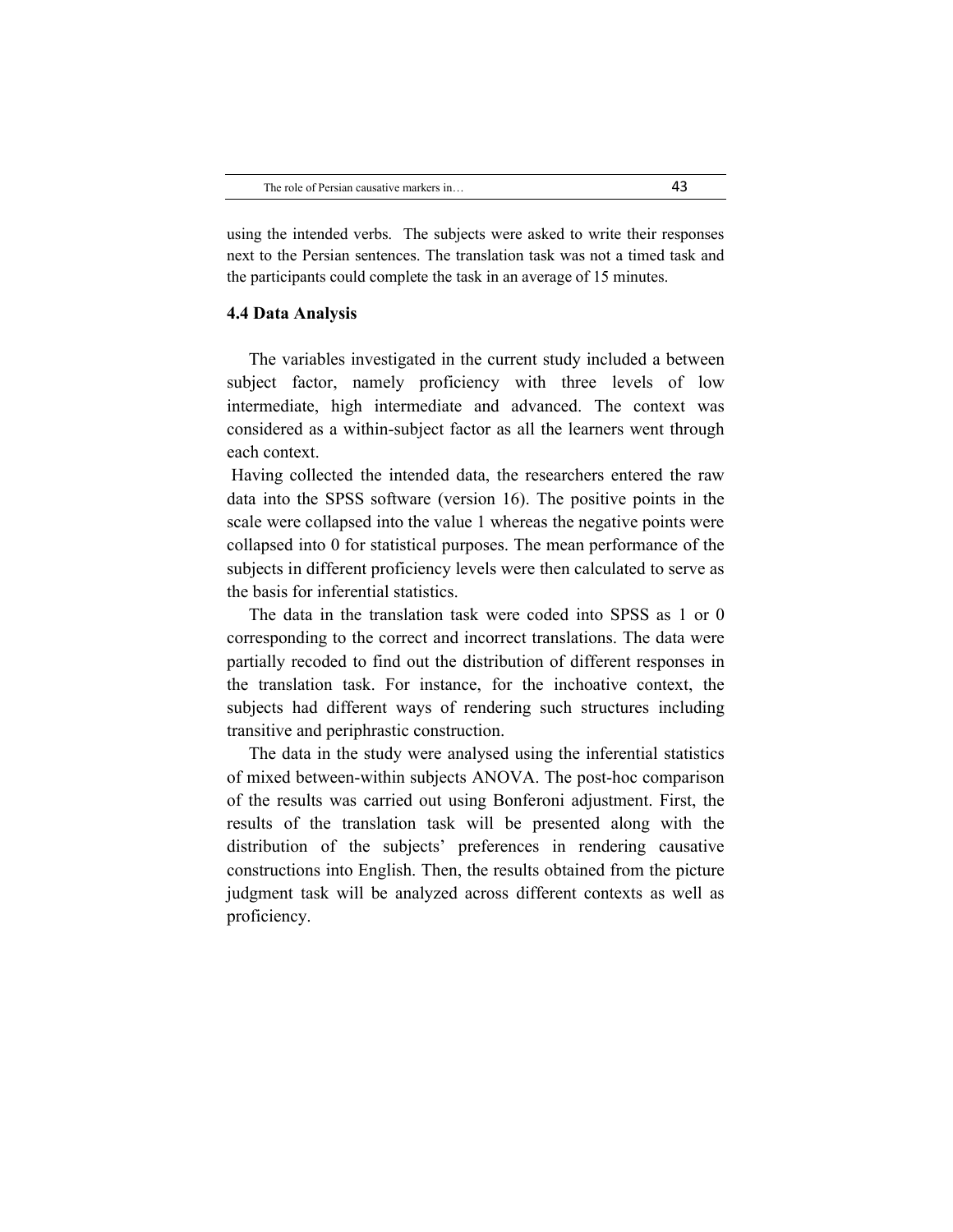#### **4.4.1. Results of the Translation task**

 In what follows, the subjects' responses in all causative and inchoative contexts will be presented both descriptively and inferentially. The contexts are discussed in terms of the type of the distribution of answers in causative, inchoative, periphrastic and passive conditions. The role of proficiency was not significant in any of the contexts in the translation task. Each context is discussed in turn below.

#### **4.4.1.1Causative and inchoative non-psych verbs**

 To find out if there was a significant difference between the causative and inchoative contexts, a mixed between-within ANOVA was carried out. There was a statistically significant main effect for the context  $[F(1,56)4.655, p=0.035, Wilk'slamda=0.923]$ . However, the effect size was moderate (0.07).

Proficiency did not play any role in the subjects' production of causative non-psych verbs  $(p=0.557)$  although there was a higher accuracy score for the advanced compared to the lower intermediate L2 learners (Mean difference= .15).

#### **4.4.1.2Causative and inchoative psych verbs**

 The results of the subjects' performance in causative psych verbs (e.g. frighten) were measured. The accuracy rate was .92 indicating that the learners experienced no problem in the production of causative psych verbs. About 4% of the subjects opted for the periphrastic context.

 In order to compare the causative and inchoative psych verb contexts, a mixed between-within subjects ANOVA was conducted. The statistical results revealed a significant main effect of context  $[F(1,56)8.336, p=0.006, Wilk's Lambda= 0.870] with a large effect$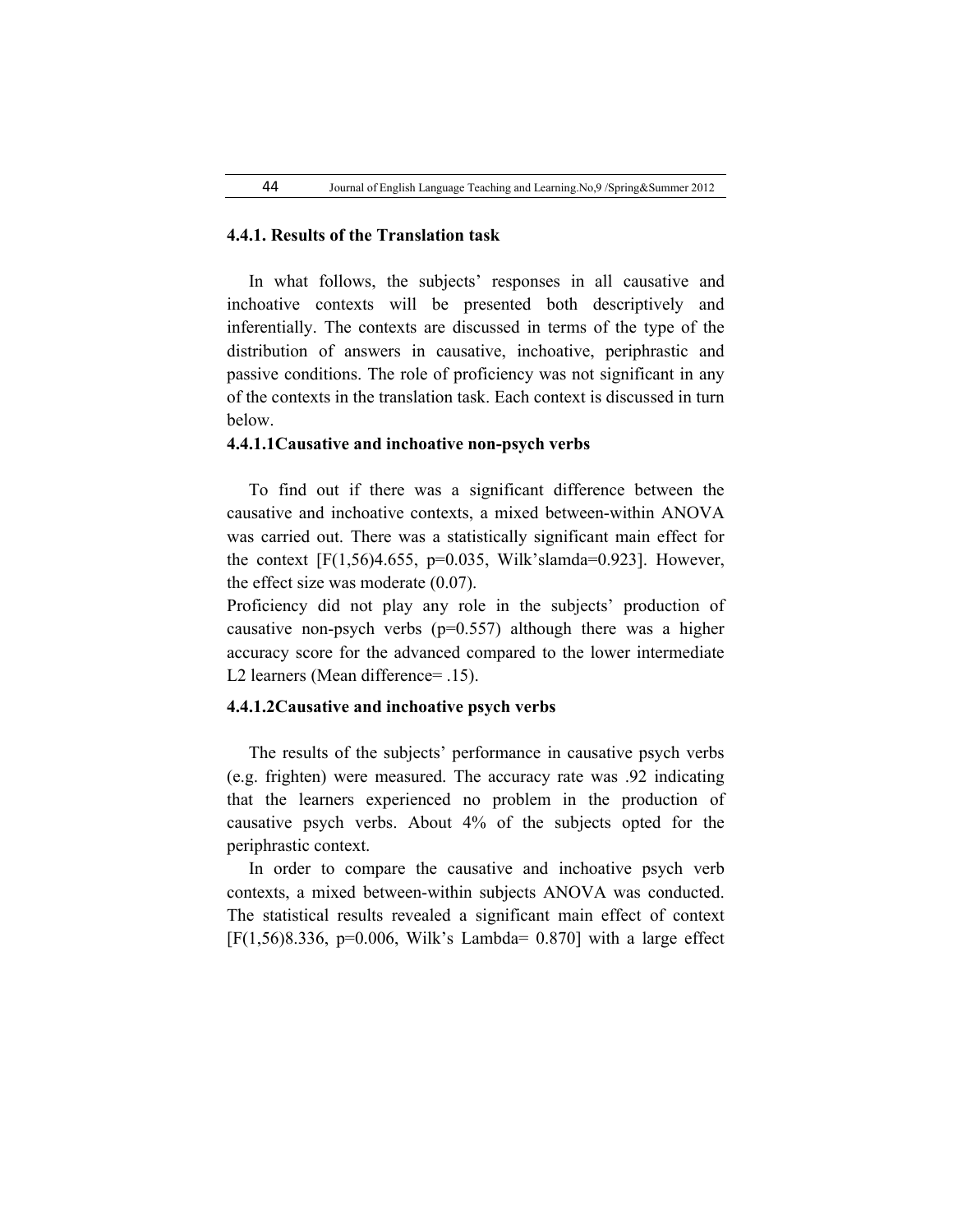size (Eta squared .13). No interaction effect was observed for proficiency and context (p=.425).

#### **4.4.1.3 Labile transitive and inchoative verbs**

 Labile transitive and inchoative verbs such as *break* and *cook* are treated similarly in both Persian and English with no morphological markers.

 In order to compare the transitive and inchoative labile constructions across the three proficiency groups, a mixed betweenwithin subjects ANOVA was carried out. The results clearly revealed a significant main effect  $[F(1,56)1.619, p=0.001, Wilk's]$ Lambda=0.257] with a large effect size (Eta squared .74). No interaction effect was observed between the context type and proficiency. Additionally, there was no significant effect for the between group variable of proficiency [p=0.081].

#### **4.4.1.4 Equipollent transitive and inchoative non-psych verbs**

 As discussed in chapter two, the equipollent transitive and inchoative non-psych verbs such as *open* are treated differently in Persian. The transitive variant is associated with the light verb *kardan* (to do) whereas the inchoative variant can appear with the light verb *shodan*(to become). This is not the case in English where there is no morphological marker in this regard. .

 A mixed between-within subjects ANOVA was conducted to compare the two contexts across proficiency groups. The results revealed a significant main effect of the context [F(1,56)1.521, p=0.001, Wilk's lambda=0.269] with a large effect size (Eta squared .73). No interaction effect was observed between the context type and proficiency (p=0.08). Additionally, there was no significant effect for the between group variable of proficiency [p=0.195].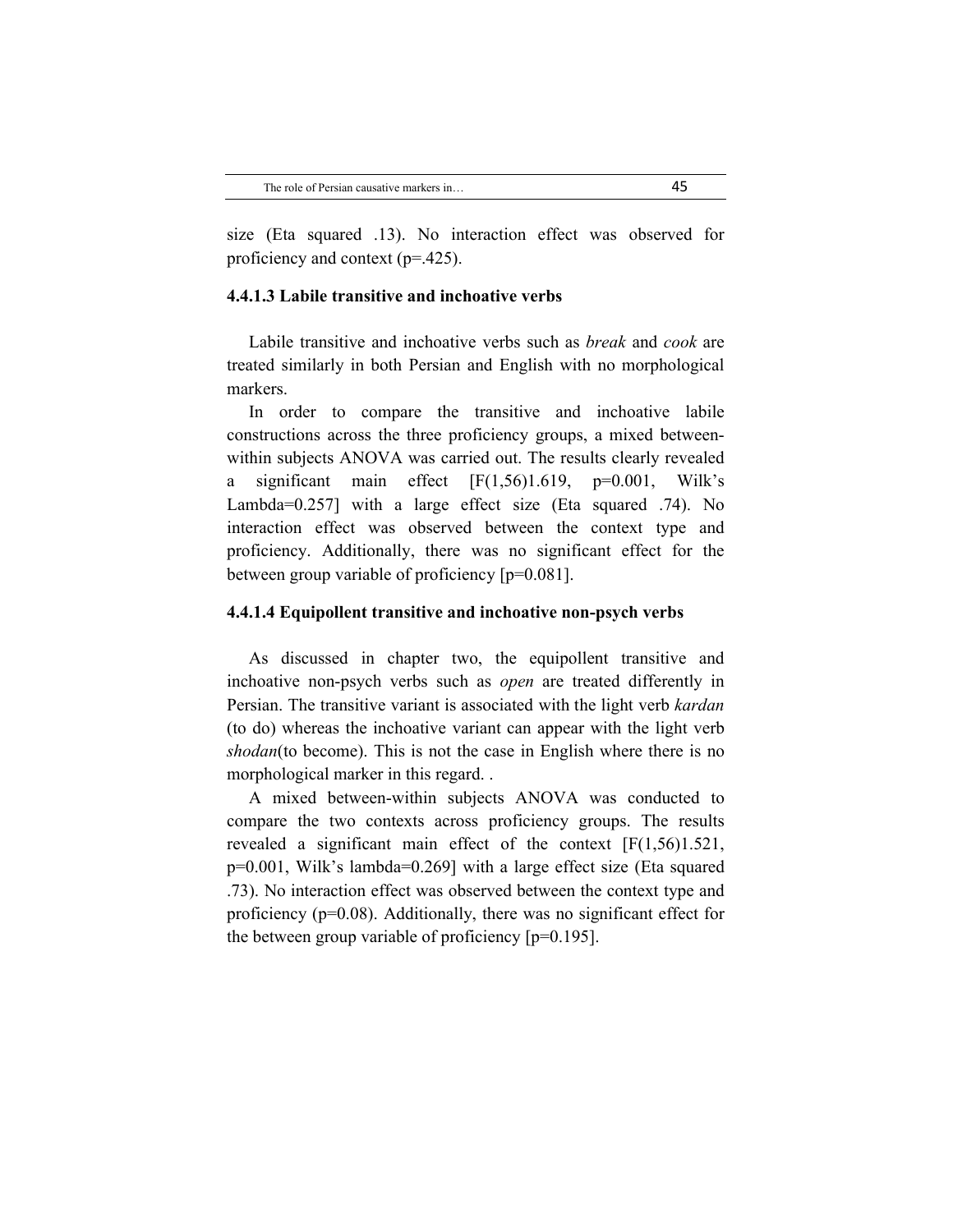#### **4.4.1.5 Equipollent transitive and inchoative psych verbs**

 Equipollent psych verbs such as *surprise* have similar representations to the equipollent non-psych verbs in Persian. The English counterpart also varies in that the equipollent inchoative psych verbs require *to be*verbs before the participial form of the psych verb.

 A mixed between-within subjects ANOVA was conducted to compare the two contexts across proficiency groups. The results revealed a significant main effect of the context [F(1,56)24.393, p=0.001, Wilk's Lambda=0.697] with a large effect size (Eta squared .30). No interaction effect was observed between the context type and proficiency (p=0.571). Additionally, there was no significant effect for the between group variable of proficiency [p=0.491].

#### **4.4.1.6 Causative versus inchoative psych and non-psychverbs**

 As mentioned in the methodology chapter, the researchers predicted that EFL Iranians are less accurate in both causative nonpsych and causative psych verbs than inchoative non-psych and inchoative psych verbs because causative verbs are morphological marked in Persian while inchoative ones are not. In order to verify such a prediction, the two contexts of causative psych and non-psych verbs on the one hand and the two contexts of inchoative psych and non-psych verbs on the other hand were merged. The results, as displayed in Table 3, show that the subjects performed better on the causative psych and non-psych verbs. The mean difference between the two contexts was 16.3.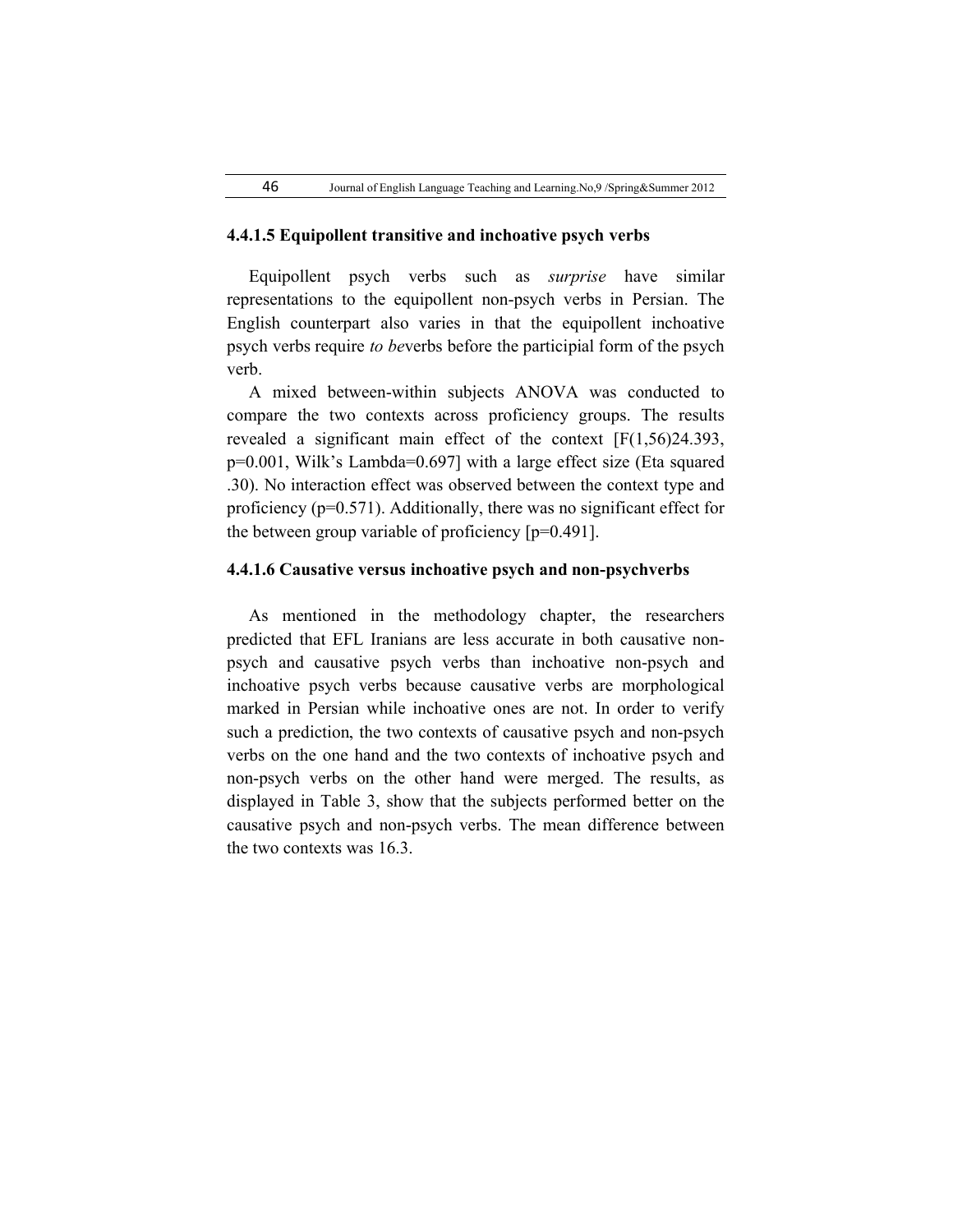|                     |     | Minimum Maximum Mean |       | Std.<br>Deviation |
|---------------------|-----|----------------------|-------|-------------------|
| Causative verbs 59  | .38 | 1.00                 | .8729 | .15131            |
| Inchoative verbs 59 | .25 | 1.00                 | .7097 | 18633             |
|                     |     |                      |       |                   |

**Table 3 .***Subjects' performance in causative and inchoative verbs*

 A paired sample t-test was conducted to compare the causative and inchoative contexts irrespective of the proficiency factor as it did not turn out to have a significant difference. The t-test results revealed a statistically significant difference between the two contexts  $[t(58)=5.916.$  p=0.001] implying that the L2 learners can perform more satisfactorily in the causative than the inchoative context. The degree of the accuracy of the subjects indicated that the L2 learners fared better in the transitive psych and non-psych verbs than the inchoative counterpart. Although the subjects had a better accuracy rate in the inchoative form of the psych verbs, it was significantly different from the transitive variants. Given the above points, the first hypothesis indicating less accuracy in the transitive psych and nonpsych verbs is rejected.

#### **4.4.1.7 Labile versus causative psych and non-psychverbs**

The second hypothesis addressed in this study was that the EFL

learners are more accurate in Labile non-psych than causative psych/non-psych because Labile non-psych verbs like their English counterparts are morphologically zero. In order to test the hypothesis, the subjects' performance in labile causative constructions on the one hand and causative psych and non-psych constructions on the other hand was compared. The results, as displayed in Table 4, indicated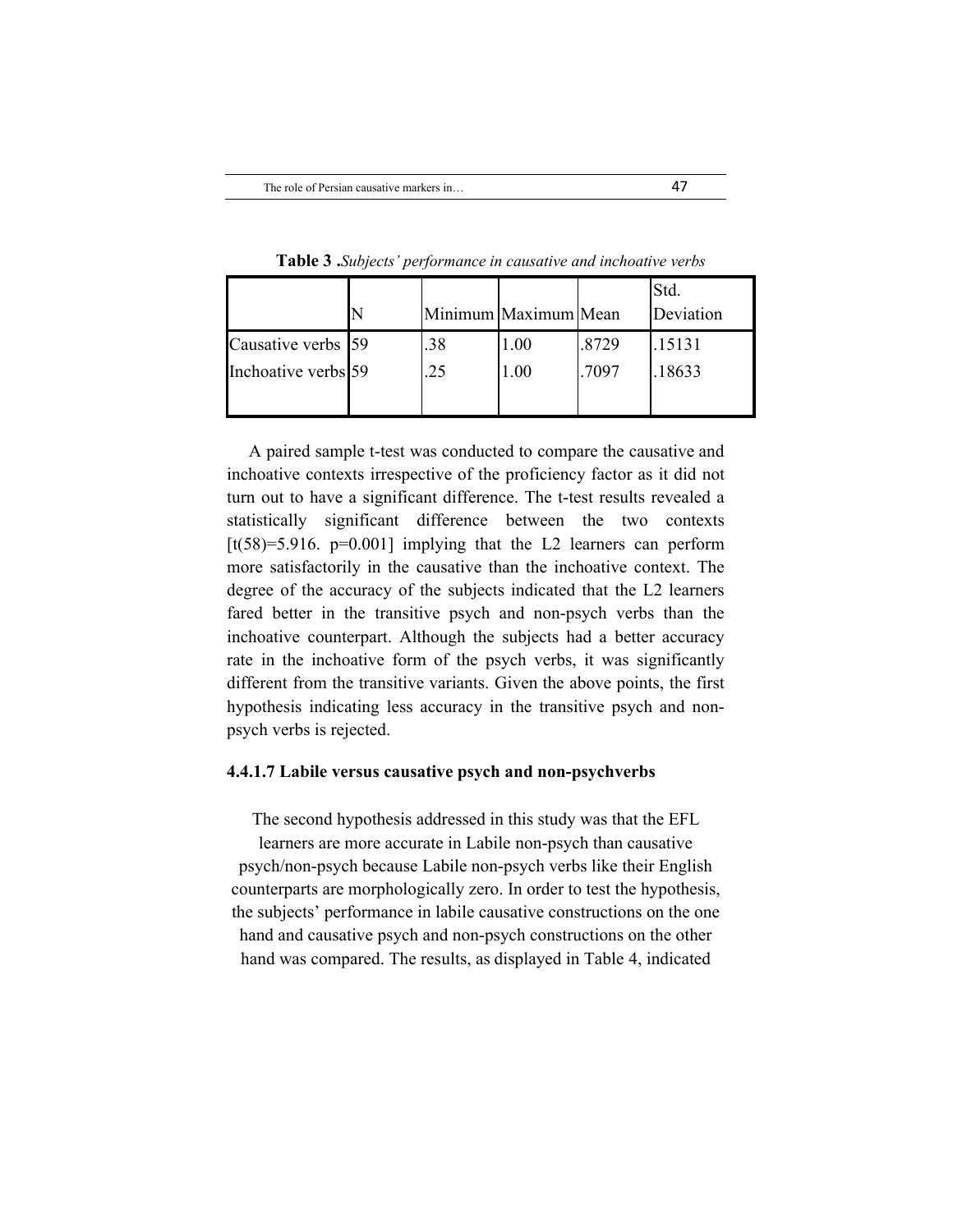that the subjects had a better performance in the labile transitive context (Mean difference  $= 0.042$ ).

|                         | N  | Minimum | Maximum | Mean  | Std. Deviation |
|-------------------------|----|---------|---------|-------|----------------|
| Causative verbs         | 59 | .38     | 1.00    | .8729 | .15131         |
| Labile transitive verbs | 59 | .33     | 1.00    | .9153 | .17057         |
|                         |    |         |         |       |                |

**Table 4** .*Subjects' performance in labile and causative constructions*

 A paired sample t-test was carried out to compare the subjects' performance in the two contexts regardless of the proficiency factor. The inferential results revealed no statistically significant difference between the two contexts [t  $(58)=1.855$ ,  $p=0.069$ ] implying that the labile context does not have a superior effect compared to the causative psych and non-psych verbs. Given the above point, it can be concluded that the second hypothesis indicating the higher accuracy rate in labile constructions is rejected.

# **4.4.1.8 Equipollent causative versus inchoative psych and nonpsych verbs**

 Table 5 below displays the results of equipollent causative and inchoative verbs in both psych and non-psych contexts merged. The L<sub>2</sub> learners fared much better in the transitive variant than the inchoative one (Mean difference=0.31). The results of the pairedsample t-test revealed that there was a statistically significant difference between the two contexts regardless of the proficiency factor  $[t (58)=8.551, p=0.001]$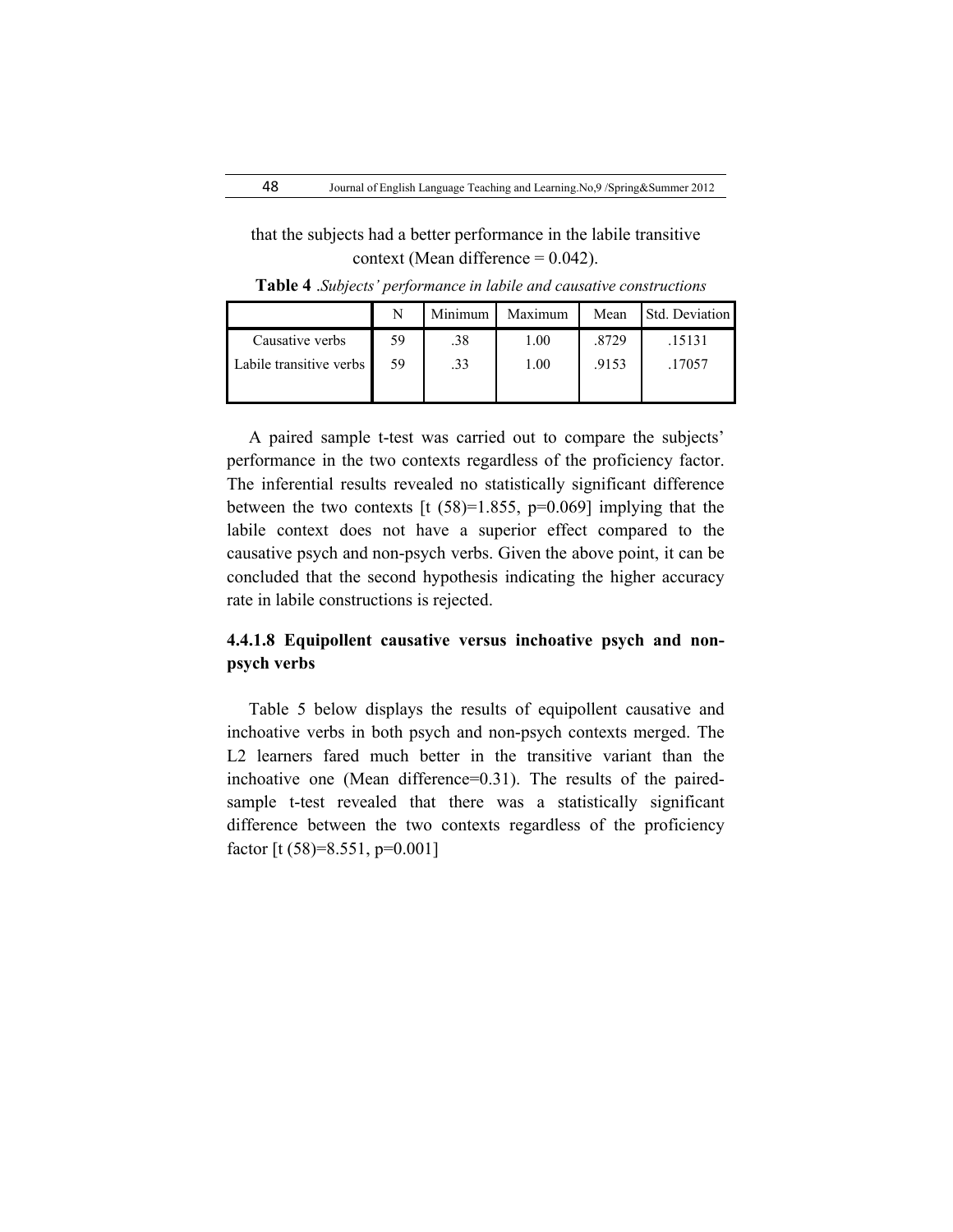**Table 5.***Subjects' performance in equipollent causative and inchoative contexts*

|                        |    | Minimum | Maximum | Mean  | Std. Deviation |
|------------------------|----|---------|---------|-------|----------------|
| Equipollent causative  | 59 | .50     | 1.00    | .8326 | .17465         |
| Equipollent inchoative | 59 | 1 ງ     | 00.1    | .5254 | .22478         |

### **4.4.1.9 Equipollent versus labile verbs**

 In the third hypothesis, it was predicted that Persian L2 learners would be less accurate in both equipollent causative psych/non-psych verbs and Inchoative causative psych/non-psych because in Persian both equipollent causative and equipollent inchoative verbs are morphologically marked while they are morphologically zero in English. In order to test the hypothesis, the causative and inchoative contexts were compared separately.

 Table 6 offers the descriptive results of the subjects' performance in the equipollent and labile transitive verbs. Although the L2 learners performed satisfactorily in both contexts, they had a better accuracy rate in the labile transitive context (Mean difference=0.08).

**Table 6 .***Subjects' performance in equipollent and labile causative contexts*

|                       | N  | Minimum | Maximum  | Mean  | Std. Deviation |
|-----------------------|----|---------|----------|-------|----------------|
| Equipollent causative | 59 | .50     | 1.00     | .8326 | .17465         |
| Labile causative      | 59 | .33     | $1.00\,$ | .9153 | 17057          |

A paired sample t-test was conducted to see if the subjects' differences in the two contexts were statistically significant. The results turned out to be significant  $[t (58)=3.029, p= 0.004]$  implying that the L2 learners are less accurate in equipollent causative constructions.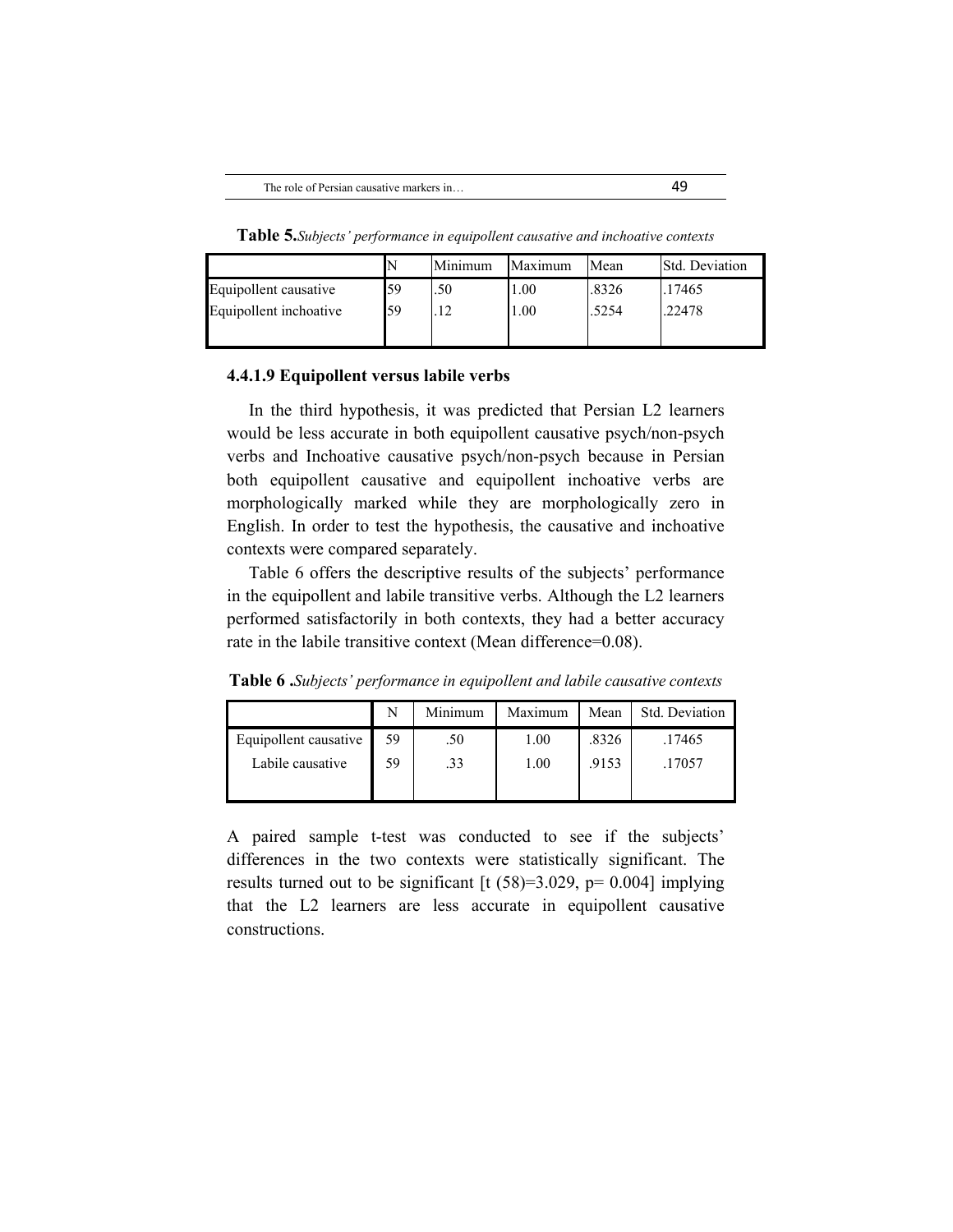Furthermore, the results of the subjects' performance in the equipollent inchoative context were compared to those of the labile inchoative context. Table 7 below offers the descriptive results. Unlike the equipollent transitive context, the subjects had a better performance in the equipollent inchoative constructions (Mean difference=  $0.26$ ).

**Table 7.***Subjects' performance in equipollent inchoative and labile inchoative contexts*

|                           | N  | Minimum | Maximum | Mean  | Std. Deviation |
|---------------------------|----|---------|---------|-------|----------------|
| Equipollent<br>inchoative | 59 | .12     | 1.00    | .5254 | .22478         |
| Labile inchoative         | 59 | .00.    | 1.00    | .2655 | .34341         |
|                           |    |         |         |       |                |

 The results of the paired sample t-test revealed a statistically significant difference between the two contexts  $[t (58) = 5.325]$ p=0.001]. This implies that the L1 is not playing a role in this context.

 Given the above points, it can be concluded that third hypothesis is confirmed in the case of equipollent transitive. This is not the case for the equipollent inchoative verbs where the subjects have a higher accuracy rate in the equipollent constructions. This can be partly due to the fact that in the equipollent inchoative context, the results of both psych and non-psych verbs were merged. Furthermore, such a merge included the equipollent inchoative psych verb in which the passive structure such as *John was surprised* was deemed to be licit.

#### **4.2 The results of the picture judgment task**

 Table 8 tabulates the descriptive data of all the ten contexts studied in the picture judgment task. The learners' judgments were compare both in terms of the normal transitive/inchoative contexts and the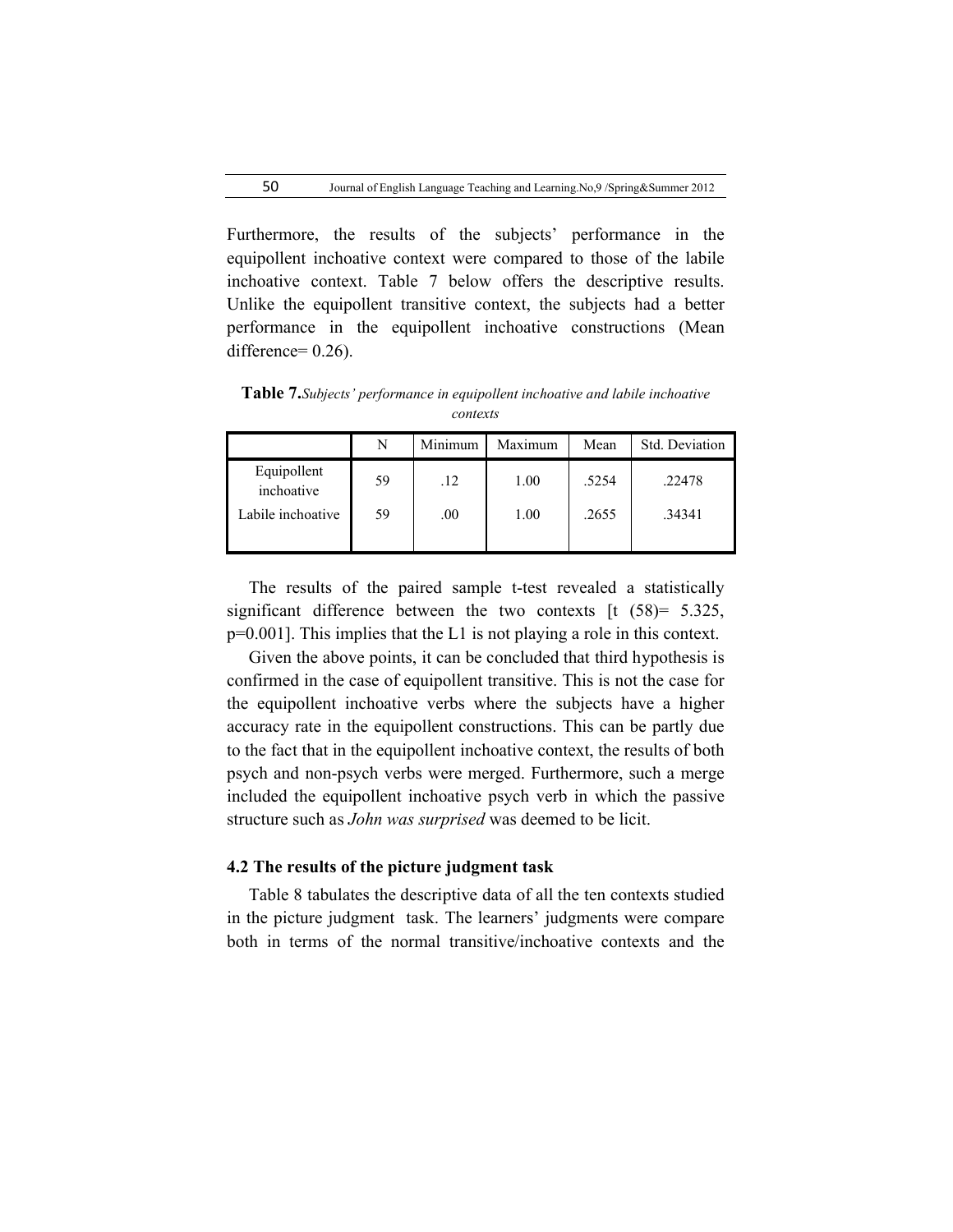periphrastic ones (e.g. *John made the window break*). The results showed that the subjects generally had a better performance in the normal transitive and inchoative contexts than the periphrastic ones. This was more vivid in non-inchoative cases where the subjects categorically fared much better in the normal contexts.

 As to the inchoative context, the subjects' performance in the normal contexts was generally better than the periphrastic contexts in the case of non-psych verbs. Nonetheless, this was not the case with the psych verbs where a reverse effect was observed. The subjects fared much better in the case of periphrastic contexts. This can be attributed to the frequency of exposure to the sentences such as *He got frightened* rather than *The window got broken.*

|                                       |    |      |           | periphrasti | <b>SD</b>        |
|---------------------------------------|----|------|-----------|-------------|------------------|
|                                       | N  | Mean | <b>SD</b> | c           |                  |
| Causative non-psych verbs             | 59 | .74  | .20       | .52         | .25              |
| Inchoative non-psych verbs            | 59 | .84  | .18       | .41         | .24              |
| Causative psych verbs                 | 59 | .89  | .25       | .52         | .41              |
| Inchoative psych verbs                | 59 | .51  | .43       | .75         | .37              |
| Labile Transitive verbs               | 59 | .93  | .15       | .27         | $\overline{.}31$ |
| Labile Inchoative verbs               | 59 | .49  | .36       | .69         | .31              |
| Equipollent transitive non-psychverbs | 59 | .90  | .17       | .52         | .32              |
| Equipollent inchoative non-psychverbs | 59 | .67  | .27       | .63         | .30              |
| Equipollent transitive psych verbs    | 59 | .76  | .35       | .56         | .38              |
| Equipollent inchoative psych verbs    | 59 | .65  | .41       | .86         | .29              |

**Table 8 .***Subjects' performance in normal and periphrastic contexts*

 A mixed between-within subjects ANOVA was conducted to compare the performance of different proficiency groups in normal and periphrastic contexts. Table 9 tabulates the inferential results for different transitive and inchoative contexts.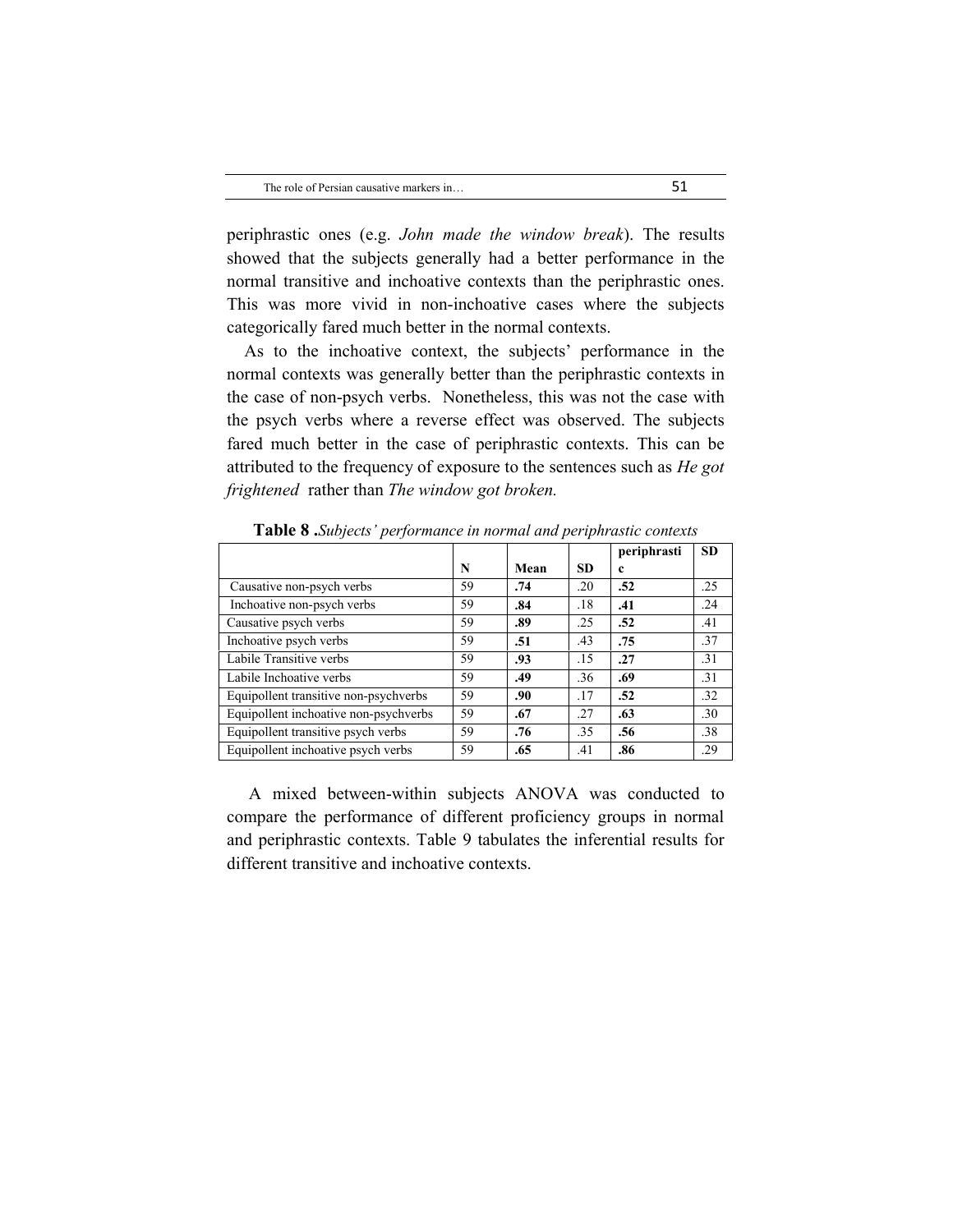|                                           |                     |       | p-value     | <b>Partial Eta</b> | P-value for |
|-------------------------------------------|---------------------|-------|-------------|--------------------|-------------|
|                                           | Wilks' lambda value | F     | for context | squared            | proficiency |
| Causative non-psych verbs                 | .770                | 16.75 | 0.000       | .23                | .920        |
| Inchoative non-psych verbs                | .315                | 1.21  | 0.000       | .68                | .180        |
| Causative psych verbs                     | .651                | 30.06 | 0.000       | .35                | .888        |
| Inchoative psych verbs                    | .807                | 13.43 | 0.001       | .19                | .617        |
| Labile Transitive verbs                   | .213                | 2.06  | 0.000       | .79                | .332        |
| Labile Inchoative verbs                   | .943                | 3.36  | 0.072       | .05                | .217        |
| Equipollent transitive non-<br>psychverbs | .484                | 59.63 | 0.000       | .52                | .763        |
| Equipollent inchoative non-<br>psychverbs | .970                | 1.71  | 0.196       | .03                | .010        |
| Equipollent transitive psych verbs        | .851                | 9.82  | 0.003       | .15                | .426        |
| Equipollent inchoative psych<br>verbs     | .846                | 10.16 | 0.002       | .15                | .001        |

**Table 9 .***Inferential statistics for the comparison of normal and periphrastic contexts*

 The above table shows that there was a significant main effect of context for all causative (transitive) contexts in both psych and nonpsych verbs ( $p<0.05$ ) indicating that the subjects had a more definitive judgment as to the grammaticality of causative verbs compared to the periphrastic ones.

 The comparison of the results in the inchoative context showed that there was no statistically significant difference between the two normal and periphrastic contexts in labile inchoative (p=0.072) and equipollent inchoative non-psych conditions (p=0.196).

 Proficiency did not play a significant effect in 8 out of 10 contexts. The proficiency groups were significantly different from each other in the two equipollent inchoative contexts where the lower intermediates were significantly different from the upper intermediate and advanced subjects; however, there was no significant difference between the upper intermediates and advanced group.

 The results from both the production and picture judgment tasks will be discussed in detail in the next chapter.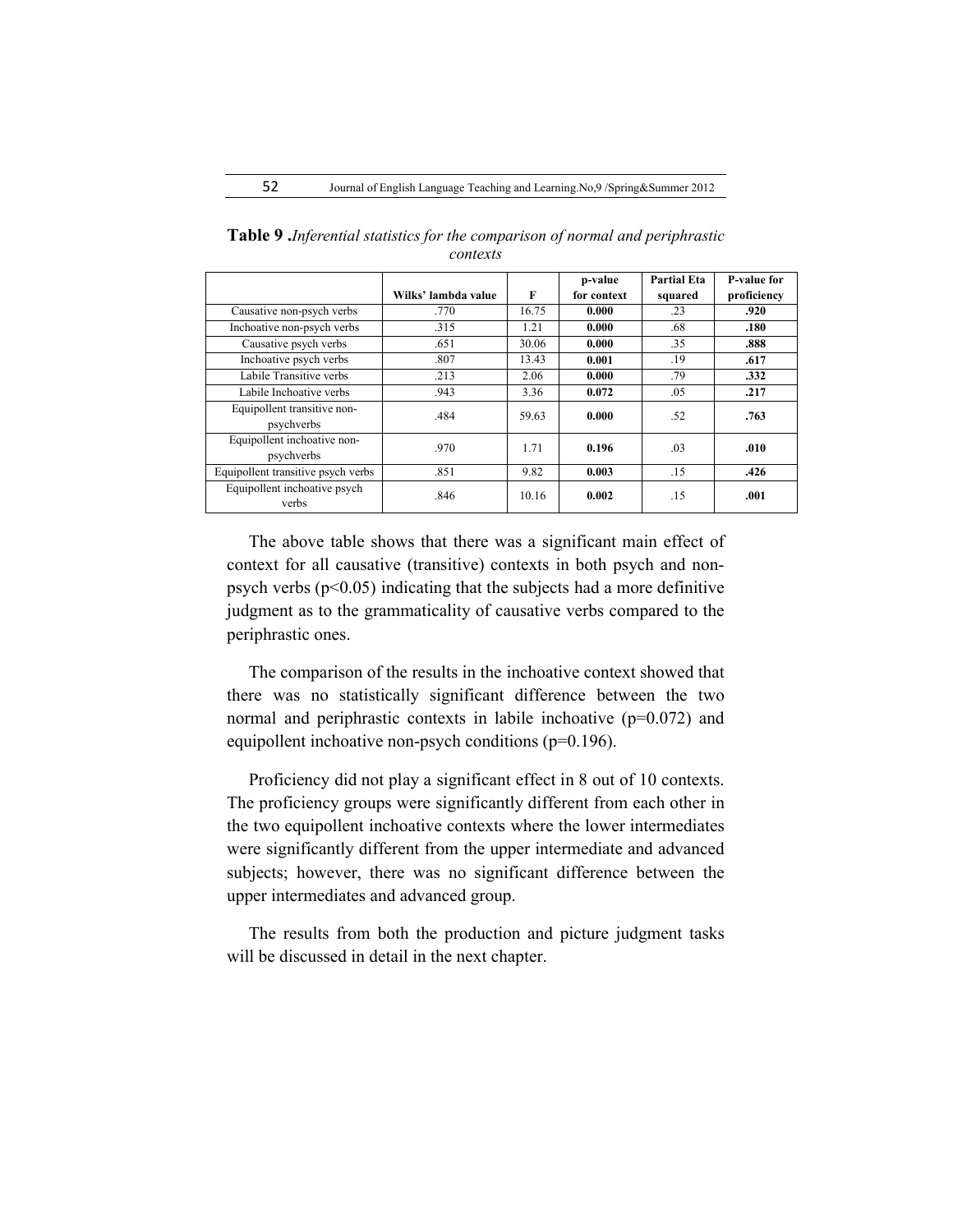## **5. Discussion & Conclusion 5.1 The Role of Persian Causative/inchoative Lexico-morphology**

 There are a lot of researches on the mother tongue acquisition of the causative/inchoative alternation both in English (Pinker, 1989; Braine *et al.,* 1990; Gropen*et al.*, 1996; Brooks and Tomasello,1999) and in morphologically complex languages (Figueira, 1984; Aksu-Koç&Slobin, 1985; Morikawa, 1991; Berman, 1993; 1994; Pye, 1994; Allen, 1996; Borer, 1997). This project is designed to determine the role of both Persian L1 explicit morphological, i.e., causative Persian morphology and lexical, i.e., Persian labile verbs in the L2 English acquisition of causative/inchoative verbs. The causative verbs with explicit morphology determines the role of L1 causative morphology on the acquisition of English causative constructions, while some inchoative verbs in Persian which are morphological zero will shed some light on the role of L1 lexicon on the acquisition of their counterparts in English.

Almost the ANOVA test results of all causative/inchoative contexts against the learners' proficiency were not statistically significant. The discussion below then focuses on the causative/inchoative contexts in both translation and grammatically judgment tasks.

The obtained results in the previous chapter showed that overt causative morpheme enhanced the chance for the higher correct application of causative construction than the inchoative form. Persian is a morphologically complex language. In Persian the split between causative and inchoative is explicitly marked on causative verbs. In English this morphological distinction is zero. The reason that the subjects in causative non-psych contexts performed statistically better than those of inchoative counterparts was that Persian causative morphology facilitates English causative contexts.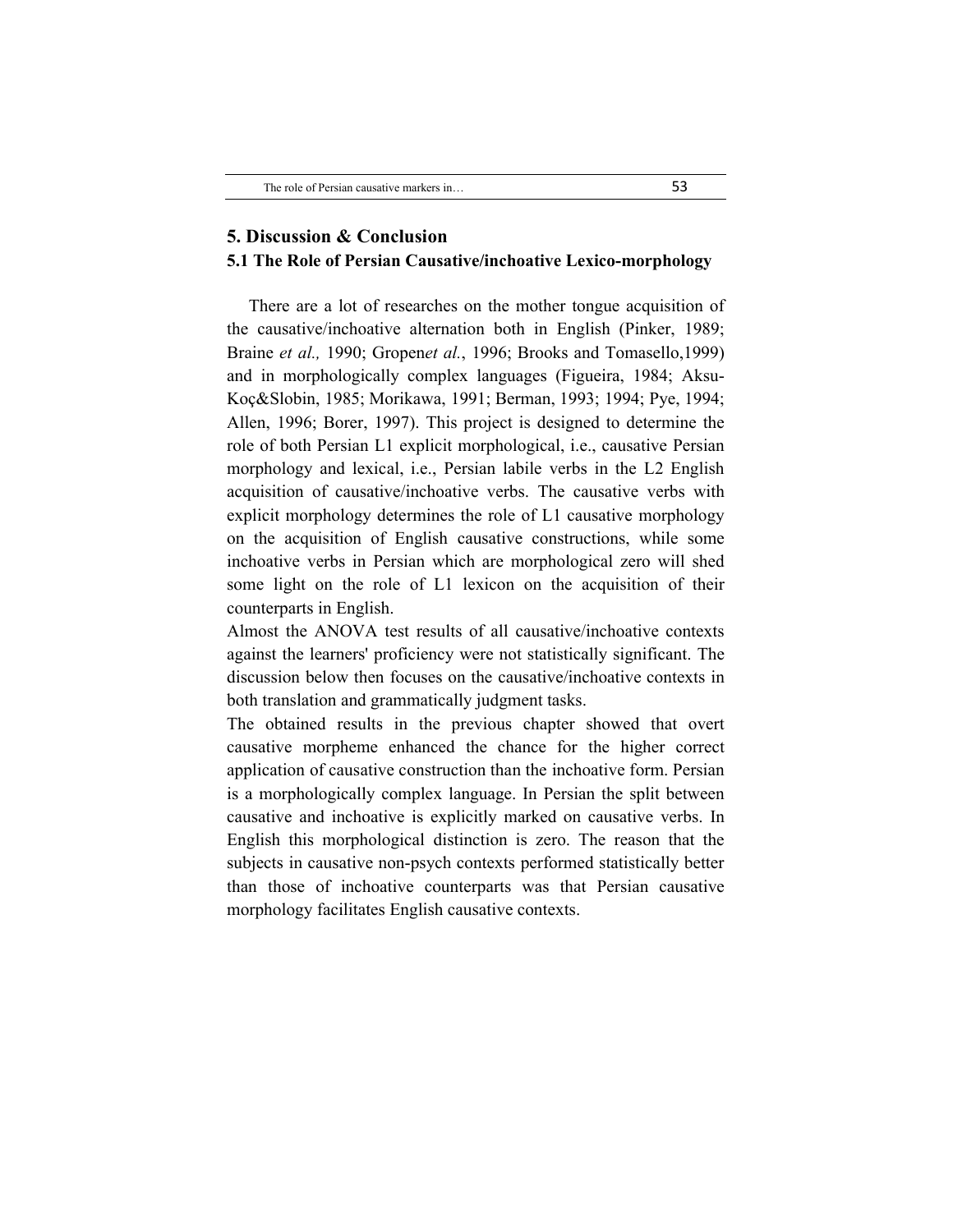#### **5.2 Causative/Inchoative Psychical change of State verbs**

 The researchers working on the acquisition of causative vs. inchoative are classified into two groups. Some experts claim that morphological markers distinguishing causatives from inchoatives play a major role in the acquisition of causative\inchoative verbs, while others believe that the type of lexicon regardless of explicit causative morphology determine the L2 acquisition. Kellerman (1978; 1985) and Montrul (1999a,b; 1999b; 2001) have carried out some researches on the acquisition of causative/inchoative verbs. They concluded that L2 learners had more problems with the inchoative form than with the causative one.

 In common with L1 learners, adult L2 learners make overgeneralization errors with the argument complement and with the argument structure physical state morphology. While overgeneralization errors might indicate misanalysis at the argument complement in the two acquisition situations, errors with the morphology are certainly different in the two cases. Studies by Moore (1993), Juffs (1996); Montrul (1999a; 1999b) and Toth (1999) clearly showed that the errors observed in L2 acquisition were constrained by the morphological patterns of the learners' L1s. For example, in the oral production task administered to the participants, Juffs (1996) found that Chinese learners of English uttered more periphrastic forms (*John made the ball rolldown the hill*) than lexical causatives (*John rolled the ball down thehill*) with locative, change of state and causative psych verbs, because causative morphology is expressed overtly in Chinese by the verb –*shi*and zero-morphemes are not possible. Both Montrul (1999a; 1999b) and Toth (1999) have independently shown that English-speaking learners of Spanish initially omit the reflexive morpheme in the inchoative form, accepting and producing errors like \**La ventanarompió*('The window broke') instead of the correct form with the reflexive (*La ventana se*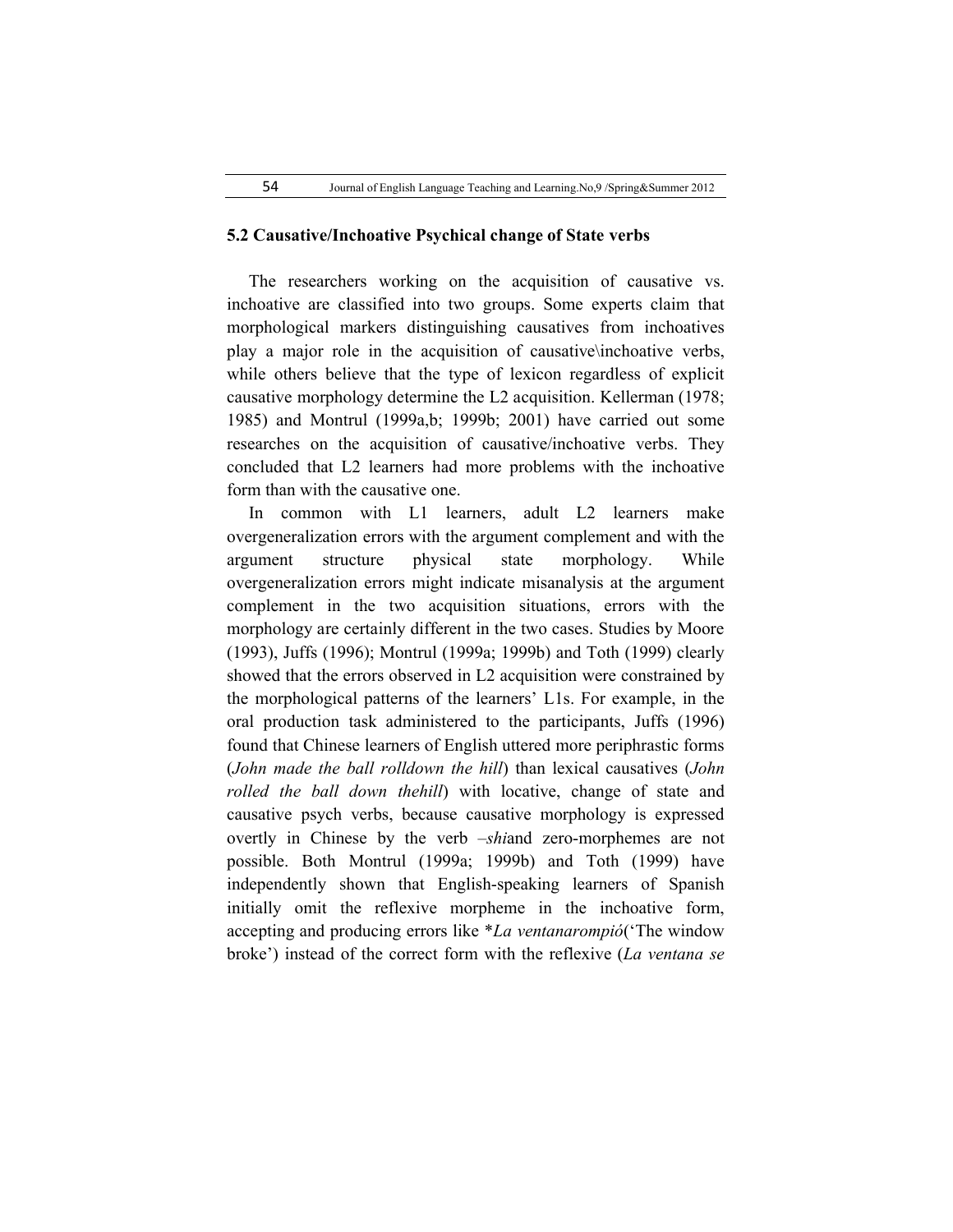*rompió*). Montrul (2001) showed that Spanish-speaking learners of English rejected zero-derived forms (*The window broke*) and accepted inchoatives with periphrastic *get (The window got broken*), which the native speakers found more marginally acceptable than inchoatives. In short, these morphological errors can be accounted for by the way in which causation or change of state is morphologically encoded in the learners' L1.

#### **5.3 Causative/inchoative psych-verbs**

As for investigations of causative psych verbs, most studies carried out to date have been concerned with the acquisition of the peculiar argument structure (thematic) and syntactic properties of these verbs in English. The few studies that report data related to these verbs in L1 acquisition indicate that these verbs are problematic for children as well. Lord (1979) documents errors in which experiencers incorrectly appear in subject position with these verbs (*You keep on talking to her! And that makes me bother!* [3;11]), an error also reported by Figueira (1984) in BrazilianPortuguese. Similarly, in an experimental study, De Guzman (1992) found that Tagalog children who took a comprehension and an elicited production task performed significantly more accurately in both tasks with psych verbs with topic morphology on the experiencer rather than with topic morphology on the theme, even when theme topics are most common in the language. These findings suggest that, despite the frequency of object experience verbs in the input (at least in English), make errors that are consistent with the operation of a thematic hierarchy, which is a presumed UG component.Within the generative framework, White *et al.* (1999) investigatedthe L2 acquisition of argument structure of psychological verbs such as *fear* (Experiencer–V–Theme) and *frighten* (Theme–V– Experiencer). Results of this study showed that French-speaking and Japanese-speaking learners of English had difficulty with the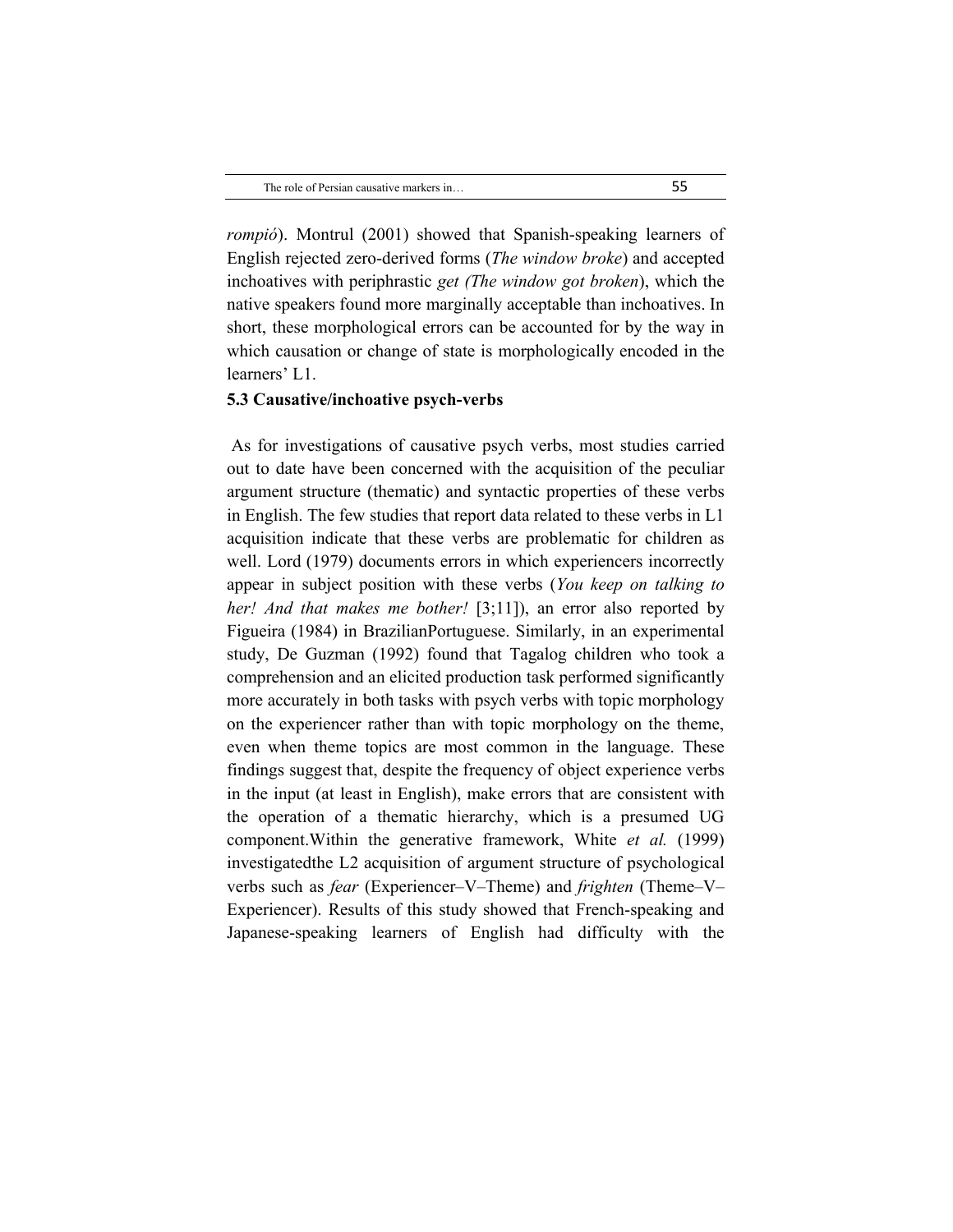argument structure of the *frighten* class because the Theme, rather than the Experiencer, is in subject position.

What emerges from the studies reviewed above is that in L1 acquisition, researchers seem to consider errors of omission or addition of derivational morphology as reflecting an underlying misanalysis of the argument structure properties of the verbal roots. In L2 acquisition, however, the opposite relationship betweenacquisition of morphology and argument structures seems to obtain. That is, while learners also display argument structure errors with change of state verbs and with psych verbs, and researchers have argued that the same linguistic mechanisms as in L1 acquisition might be involved, the errors also appear to reflect superficial problems with the ways in which the argument structure changing morphology is spelled out in the L1 and the target language. What none of the L2 acquisition studies have systematically examined is whether difficulty with nonovert morphology would extend to the two classes of verbs, and whether overt morphology in other languages would ease the task of learning psychological verbs, despite the misalignment problems with thematic roles.

The construction of passive form in inchoative psych-verbs is grammatical while that of non-psych verbs is ungrammatical. The percentage of passive voice in inchoative psych and non-psych verbs exceeds that of causative verbs in general moreover, the percentage of inchoative psych verbs surpasses inchoative non-psych verbs. However, the application of passive form with inchoative non-psych verbs like (The window was broken) is rejected. This sentence is not ungrammatical by itself, it is no longer an inchoative change of state verb. That is, it functions as causative verb which is passivized. The results concerning the mean percentage of passive voice in both causative inchoative psych and non-psych contexts were high (See the tables concerning inchoative in translation contexts). In fact the use of passive voice with inchoative verbs indicates that the learners shift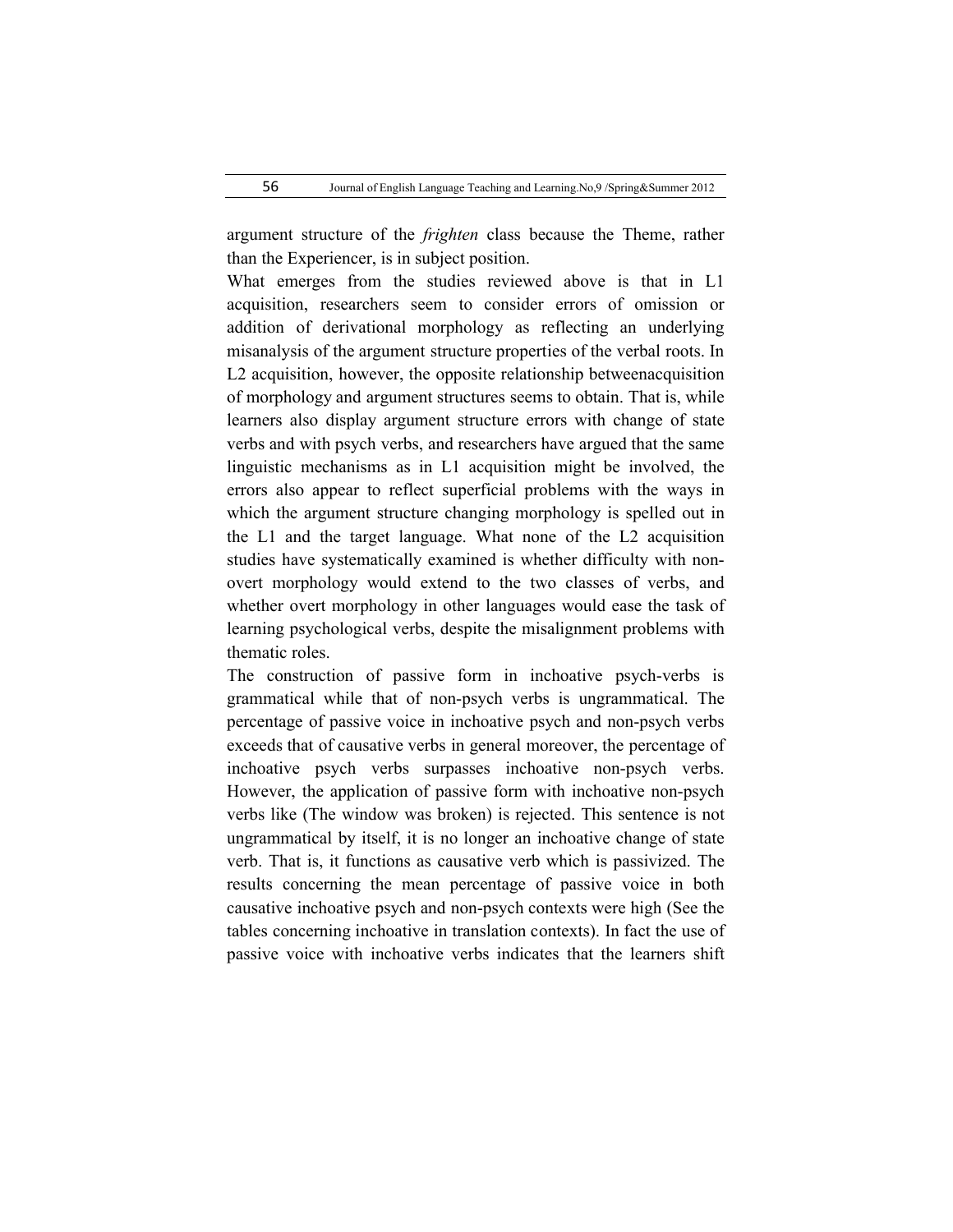intransitive inchoative verbs into transitive causative ones and then passivize them to form one place predicate passive voice. They are actually shifting the thematic role of natural external agents like natural forces of the inchoative verbs into real agent of two place transitive converted into passive voice. Concerning grammatical judgment task, we find out that the mean percentage of peripheral 'make' in the context of inchoative verbs is even higher than the correct intransitive inchoative verbs (See tables 7 and 8).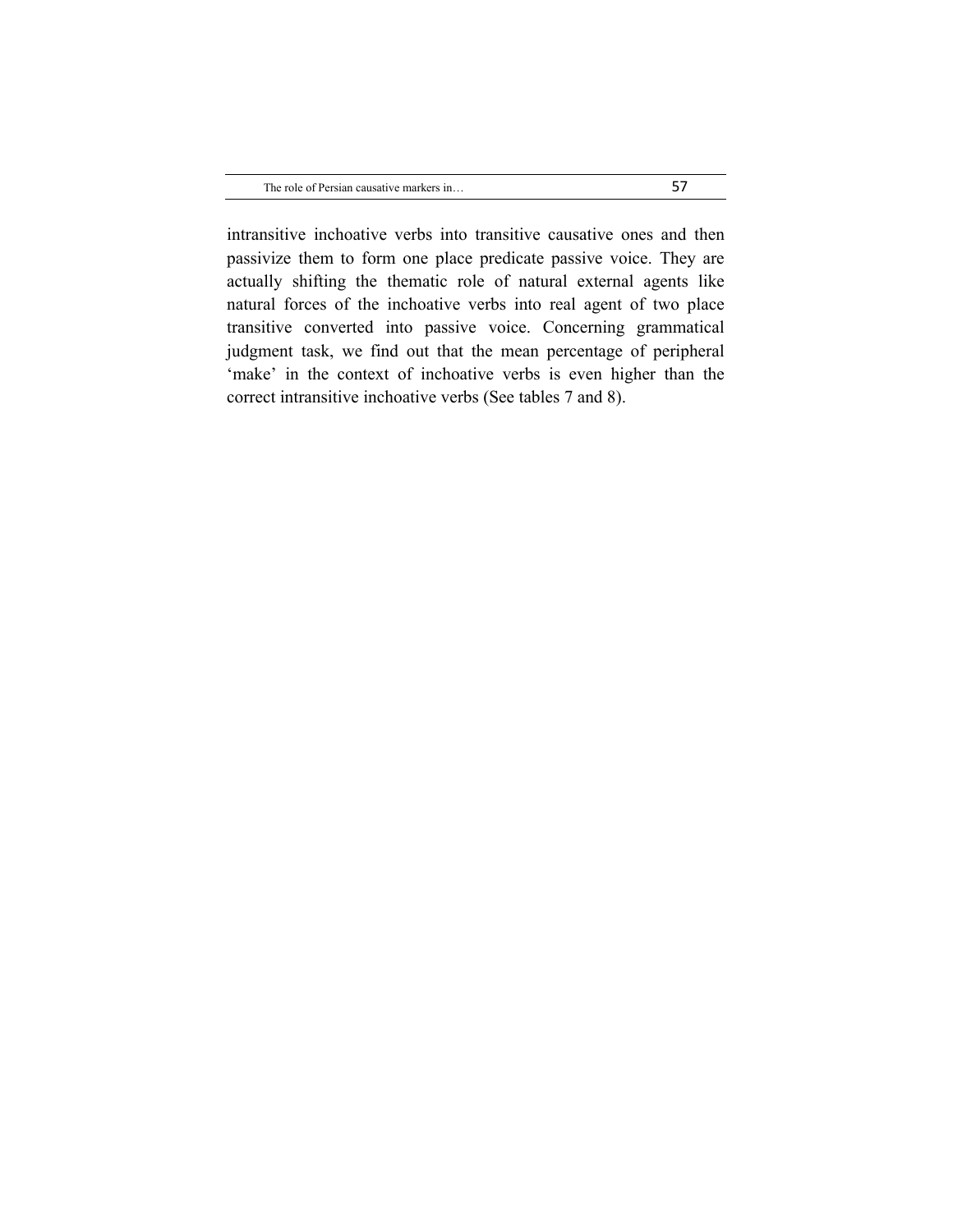#### **References**

Aksu-Koç, A. and Slobin, D. 1985: The acquisition of Turkish. In Slobin, D., editor, *Thecrosslinguistic study of language acquisition.* Hillsdale, NJ: Erlbaum, 839–78.

Allen, S. 1996: *Aspects of argument structure in Inuktitut.*  Philadelphia, PA: John Benjamins.

Berman, R. 1993: Marking of verb transitivity by Hebrewspeakingchildren. *Journal of Child Language* 20, 642–69.

Berman, R.1994: Developmental perspectives on transitivity: a confluence of cues. In Levi,Y., editor, *Other children, other languages* . Hillsdale, NJ: Erlbaum, 189–241.

Borer, H. 1997: Functional projections at the interface of acquisition, morphology and syntax. In Matos, G., Miguel, M., Duarte, I. and

Faria, I., editors, *Interfaces in linguistic theory*. Lisboa: Associaça˜o Portuguesa de Linguistica/Ediço˜ es Colibri, 1–35.

Bley-Vroman, R. 1990.The logical problem of foreign language cquisition. *Linguistics Analysis,* 20,3-49.

Braine, M.D., Brody, R.E., Fisch, S.M. and Weisberger, M.J. 1990: Can children use a verb without exposure to its argument structure? *Journal of Child Language*, 17, 313–42.

Brooks, P. and Tomasello, M. 1999. How children constrain their argument structure constructions. *Language* 74, 4, 720–738.

Clahsen, H. &Muysken, P. 1986. The availability of Universal Grammar to adult and child learners: a study of the acquisition of German Word order. *Second Language Research, 5,* 1-29*.*

De Guzman, V. 1992: Acquisition of voice affixes in psychological verbs in Tagalog. Paper presented at the 3rd International symposium on Pan-Asiatic Linguistics, January.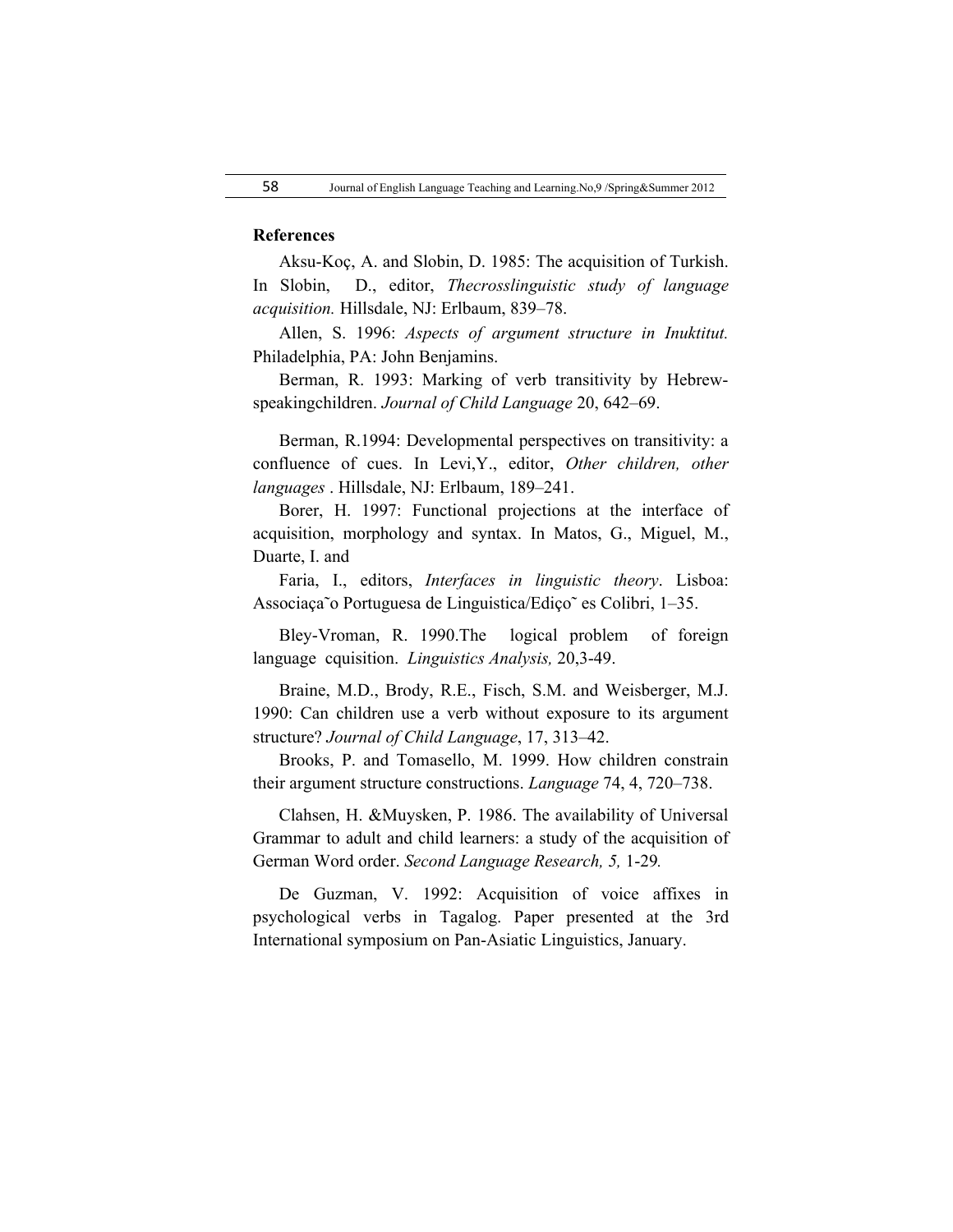Di Sciullo, A.M. and E. Williams. 1987. On the Definition of Word. MIT Press, Cambridge.

Dowty, D.R.1979. Word Meaning and Montague Grammar. Dordrecht: Reidel.

Figueira, R. 1984. On the development of the expression of causativity: a syntactic hypothesis. *Journal of Child Language* 11, 109–27.

hypothesis. *Journal of Child Language* 11, 109–27.

Flynn, S. 1987. *A Parameter-Setting Model of L2 Acquisition*. Dordrecht: Foris.

Gropen, J., Blaskovich J. and DeDe, G. 1996: Come it closer: causative errors in child speech. In Stringfellow, A., Cahana-Amitay,D., Hughes, E. and Zukowski, A., editors, *Proceedings of the 20th BostonUniversity Conference on Language Development.*  Sommerville, MA: Cascadilla Press, 272-283.

Hawkins, R., Al-Eid, S., Almahboob, I., Athanasopoulos, P., Chaengchenkit, R., Hu, Y., Rezai, M. J.,

Jaensch, C., Jeon, Y., Jiang, A., Leung, Y-K.I., Matsunaga, K., Ortega, M., Sarko, G., Snape, N. & Velasco-Zárate, K. (2006).Accounting for English article interpretation by L2 speakers.*Eurosla Yearbook* 6, 7-25.

- Hilles, S. 1986. "Interlanguage and the pro-drop parameter."*Second Language Research* 2: 33-52.
- Hilles, S. 1991. "Access to Universal Grammar in second language acquisition."*Point-Counterpoint: Universal Grammar in the Second Language Acquisition*, ed. by L. Eubank, 305-38. Amsterdam: John Benjamins.
- Juffs, A. 1996.*Learnability and the lexicon: theories and second language acquisition research.* Philadelphia, PA: John Benjamins.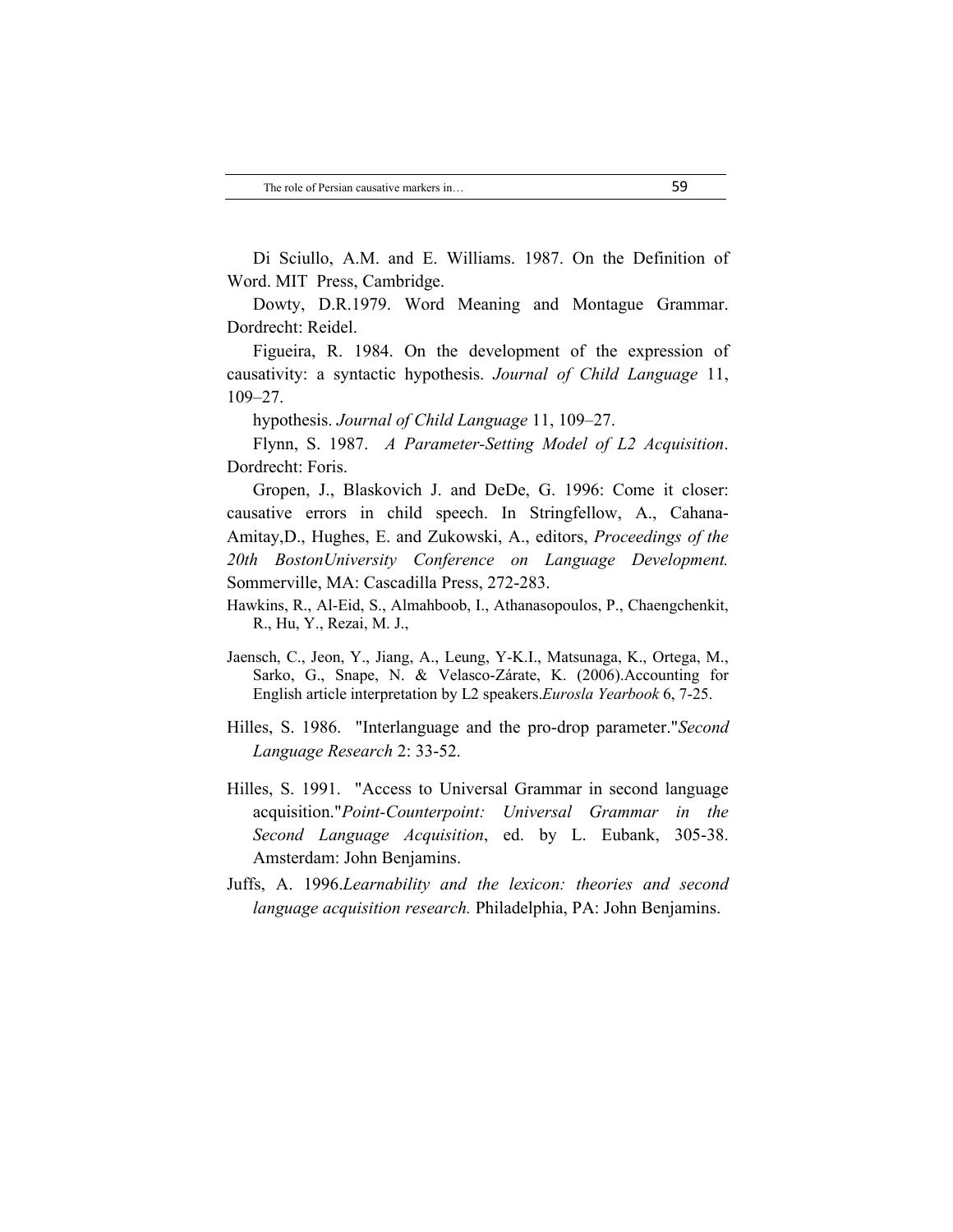- Lakshmanan, U. 1993/94. "The boy for the cookie"-Some evidence for the non- violation of the Case Filter in child second language acquisition." *Language Acquisition* 3: 51-97.
- Lakshmanan, U. 1994. *Universal Grammar in Child Second Language Acquisition*. Amsterdam: John Benjamins.
- Lakshmanan, U., & L. Selinker. 1994. "The status of CP and the tensed complementizer*that* in the developing L2 grammars of English." *Second Language Research* 10: 25-48.
- Kellerman, E. 1978. Giving learners a break: native language intuitions as a source of predictions about transferability. *Working Papers onBilingualism* 15, 59–92.
- Kellerman, E. 1985. If at first you don't succeed. . . In Gass, S. and Madden, C., editors, *Second Language Acquisition*. Rowley, MA: Newbury House, 345– 53.
- Lord, C. 1979: "Don't you fall me down": children's generalizations regarding cause and transitivity. *Papers and Reports on ChildLanguage Development* 17, 81–89.
- Montrul, S. 1999a. Causative errors with unaccusative verbs in L2 Spanish.*Second Language Research* 15, 191–219.
- Montrul, S. 1999b. Se o no se: transitive and intransitive verbs in L2 Spanish. *Spanish Applied Linguistics* 3, 145–94.
- Montrul, S. 2001. Causatives and transitivity in L2 English.*Language Learning* 51, 51–106.
- Moore, M. 1993. Second language acquisition of lexically constrained transitivity alternations: acquisition of the causative alternation by second language learners of English. Unpublished PhD dissertation, University of South Carolina, Columbia.
- Pinker, S. 1989. *Learnability and cognition: the acquisition of argument structure*. Cambridge, MA: MIT Press.